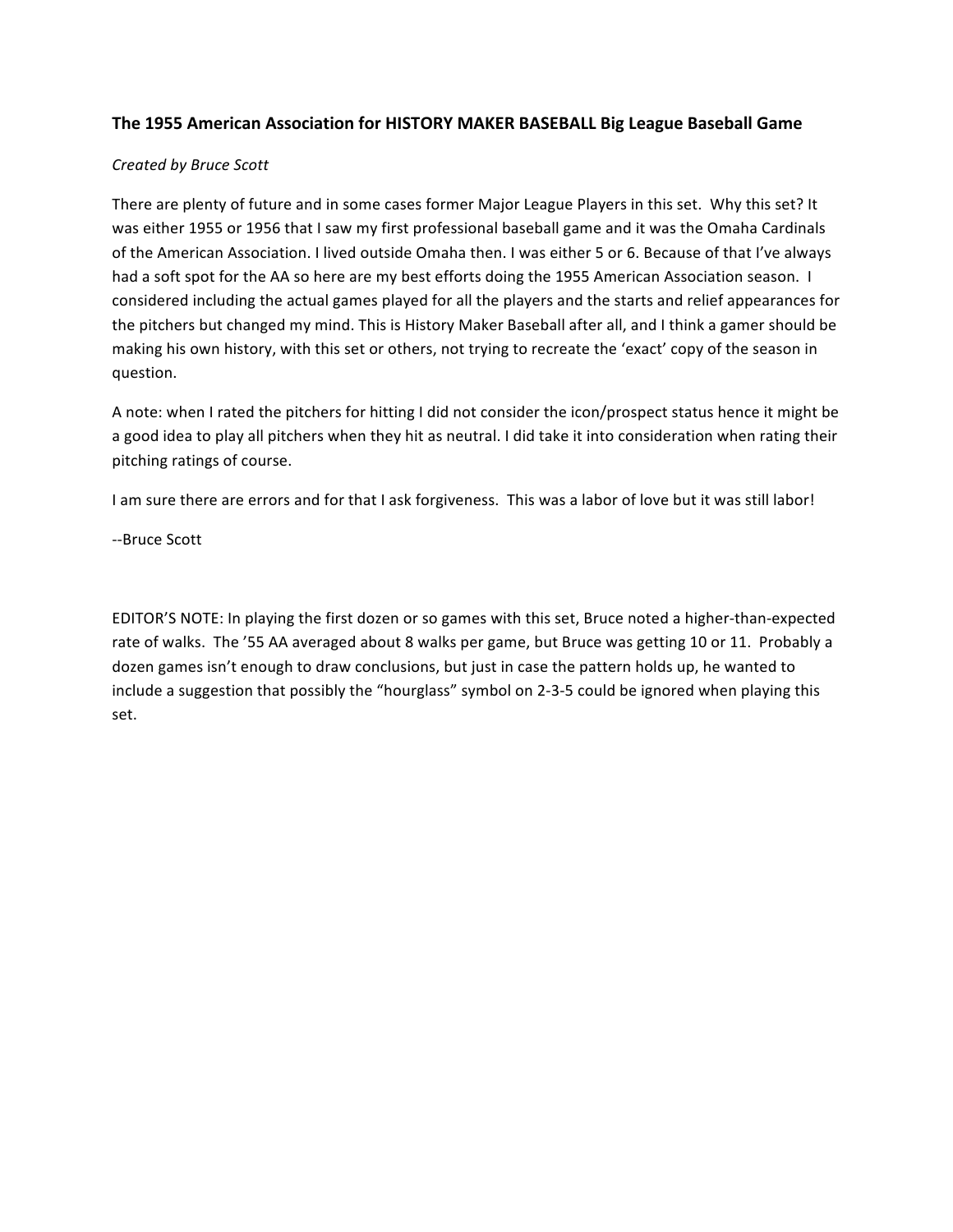# **1955 American Association Standings**

| Team                       | <b>AFF</b> | W  |     | ℅    | GB   |
|----------------------------|------------|----|-----|------|------|
| <b>Minneapolis Millers</b> | <b>NYG</b> | 92 | 62  | .597 |      |
| Omaha Cardinals            | <b>STL</b> | 84 | 70  | .545 | 8    |
| Denver Bears               | <b>NYY</b> | 83 | 71  | .539 | 9    |
| Louisville Colonels        | <b>BOS</b> | 83 | 71  | .539 | 9    |
| Toledo Sox                 | <b>MLN</b> | 81 | 73  | .526 | 11   |
| <b>St Paul Saints</b>      | <b>BRO</b> | 75 | 78  | .490 | 16.5 |
| Indianapolis Indians       | <b>CLE</b> | 67 | 86  | .438 | 24.5 |
| <b>Charleston Senators</b> | UA         | 50 | 104 | .325 | 42   |

# **1955 American Association Ball Parks**

| <b>Stadium</b>                      | <b>Home Team</b> | <b>RH</b>     | LН             |
|-------------------------------------|------------------|---------------|----------------|
| Nicollet Park, Minneapolis, MN      | <b>Millers</b>   | <b>SMALL</b>  | <b>SMALL</b>   |
| Rosenblatt Stadium, Omaha, NE       | <b>Cardinals</b> | $BIG \bullet$ | BIG            |
| Bears Stadium, Denver, CO           | <b>Bears</b>     | <b>SMALL</b>  | BIG            |
| Parkway Field, Louisville, KY       | Colonels         | <b>SMALL</b>  | BIG            |
| Swayne Field, Toledo, OH            | Sox              | <b>BIG</b>    | <b>SMALL</b> . |
| Lexington Park, St. Paul, MN        | <b>Saints</b>    | <b>SMALL</b>  | BIG            |
| Owen J. Bush Stadium, Cleveland, OH | Indians          | <b>NORMAL</b> | <b>NORMAL</b>  |
| Watt Powell Park, Charleston, WV    | Senators         | <b>BIG</b>    | <b>BIG</b>     |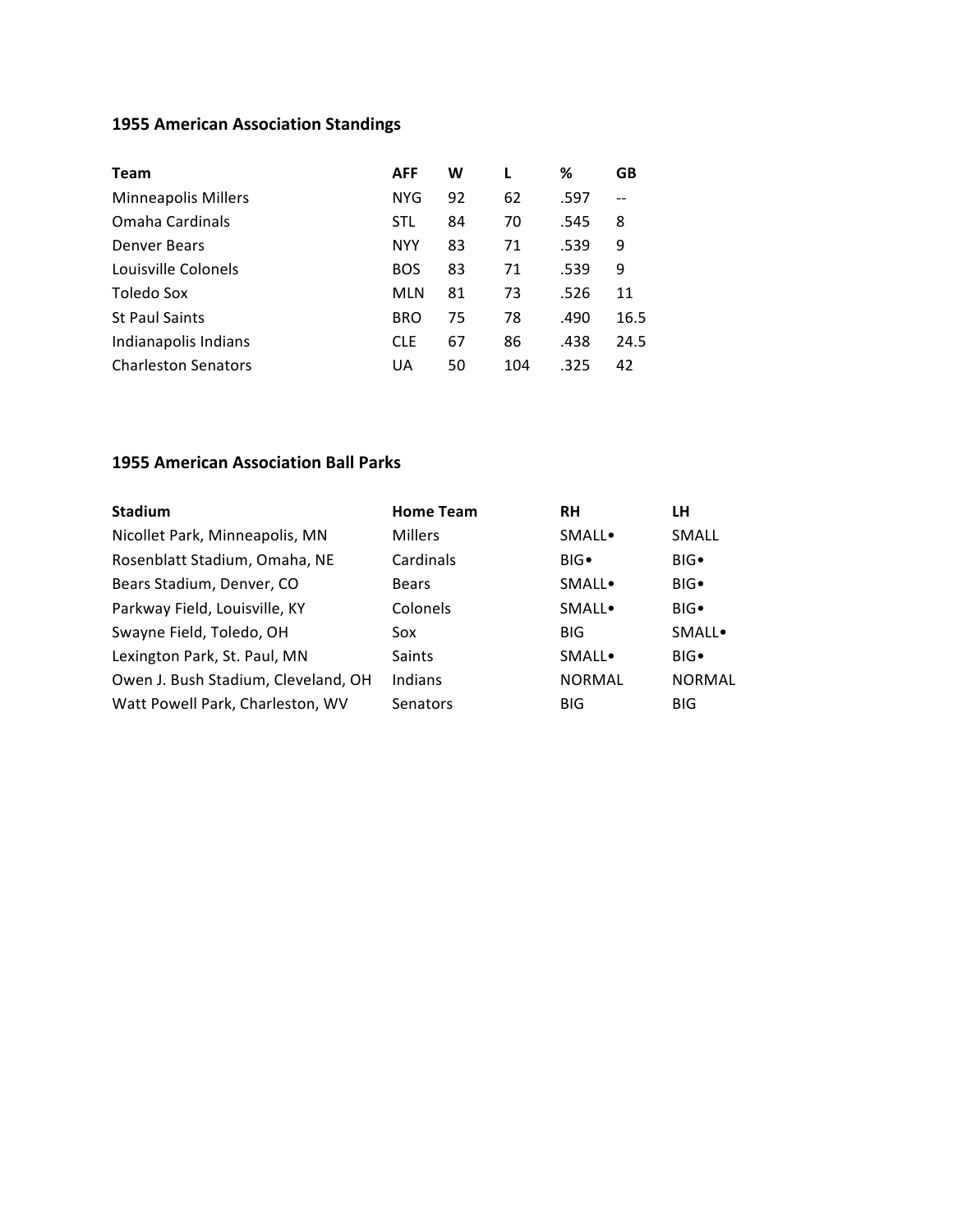#### **DELTA RATINGS for the 1955 AMERICAN ASSOCIATION**

Here are delta signs for the individual players since I couldn't find a way to put them on the cards. I used the delta to generate more triples and in some cases more doubles. Of course, if you think it generates too many, don't use them. It's your baseball history you're making after all.

# **Minneapolis Millers** Dan Bollweg delta Triple Wayne Terwilliger delta Double Rance Pless delta Triple Joe Bracchitta delta Home Run **Omaha Cardinals** Don Blasingame delta Triple Frank Carswell delta Double Gerry Thomas delta Triple **Denver Bears** Bobby Richardson delta Triple Herb Plews delta Triple Woodie Held delta Triple **Louisville Colonels** Don Buddin delta Double Marty Keough delta Triple Haywood Sullivan delta Triple **Toledo Sox** Jim Frey delta Double Jack Daniels delta Triple Jim Pendleton delta Triple

#### **St. Paul Saints**

| Tim Thompson | delta Double |
|--------------|--------------|
| Walt Moryn   | delta Triple |

#### **Indianapolis Indians**

| Dan Bollweg          | delta Triple |
|----------------------|--------------|
| Lavern Grace         | delta Triple |
| <b>Billy Harrell</b> | delta Triple |

### **Charleston Senators**

(None)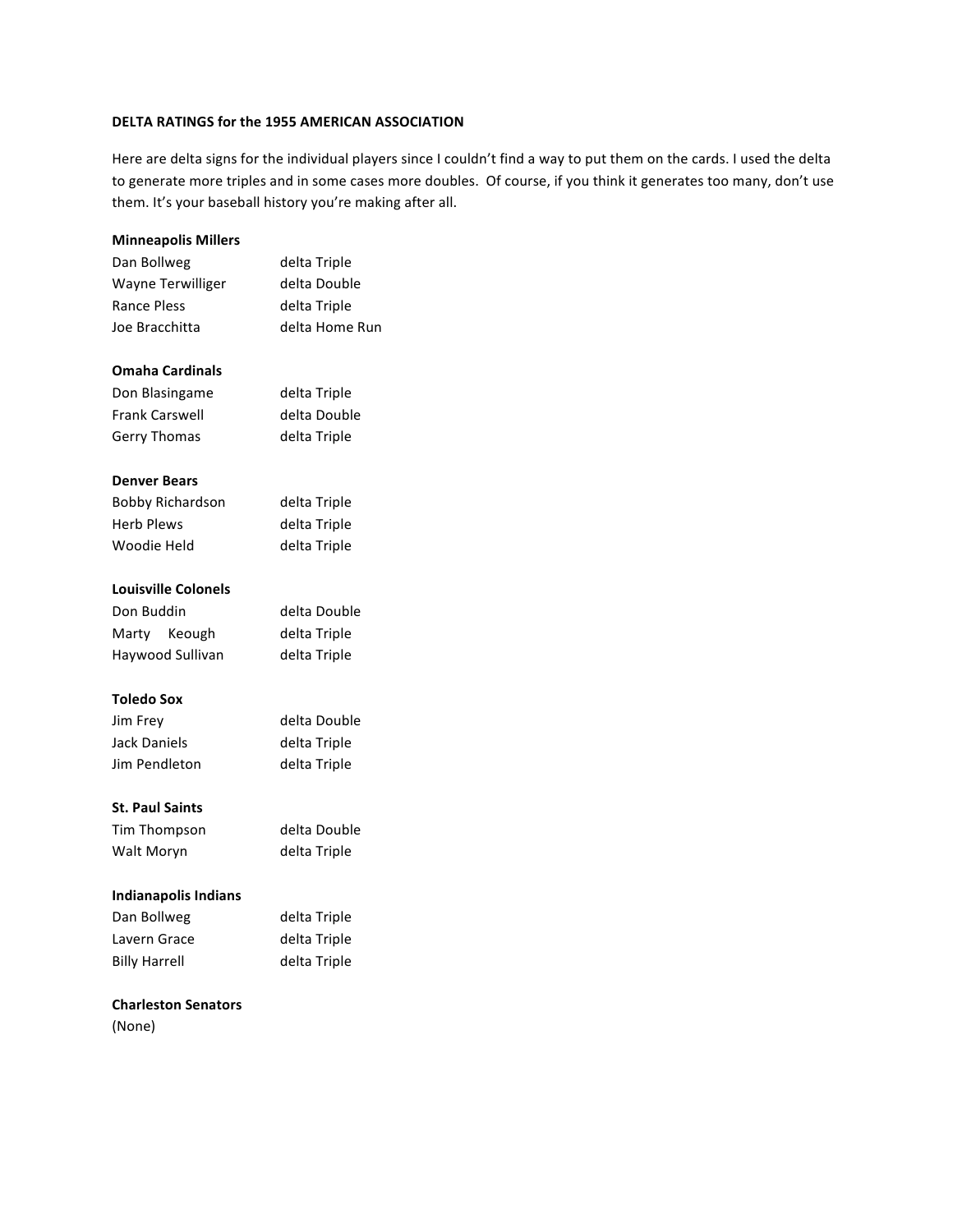### **MULTIPLE-TEAM PLAYERS for 1955 AMERICAN ASSOCIATION**

1955 American Association players who played for two teams should be carded for both teams based on total season's stats since I couldn't find out the stats for each team played with. Hence, both cards should be more or less the same. The games played give you some idea of when the trade might have occurred.

| Player                  |
|-------------------------|
| Dan Bollweg             |
| <b>Guilford Dickens</b> |
| Amado Ibanez            |
| Floyd Melliere          |
| Ron Northey             |
| Fred Richards           |
| <b>Ross Grimsley</b>    |
| <b>Marion Fricano</b>   |
| Woody Smith             |
|                         |

**Player 1st Team 2nd Team** Indianapolis 26 games Minneapolis 51 games s **Charleston 56** Sameapolis 62 games Charleston 56 games Minneapolis 17 games Charleston 17 games Charleston 24 games Minneapolis 15 games Charleston 70 games Minneapolis 28 games Charleston 31 games Minneapolis 48 games Charleston 20 games Charleston 20 games Indianapolis 16 games Denver 7 games

Denver 9 games Charleston 126 games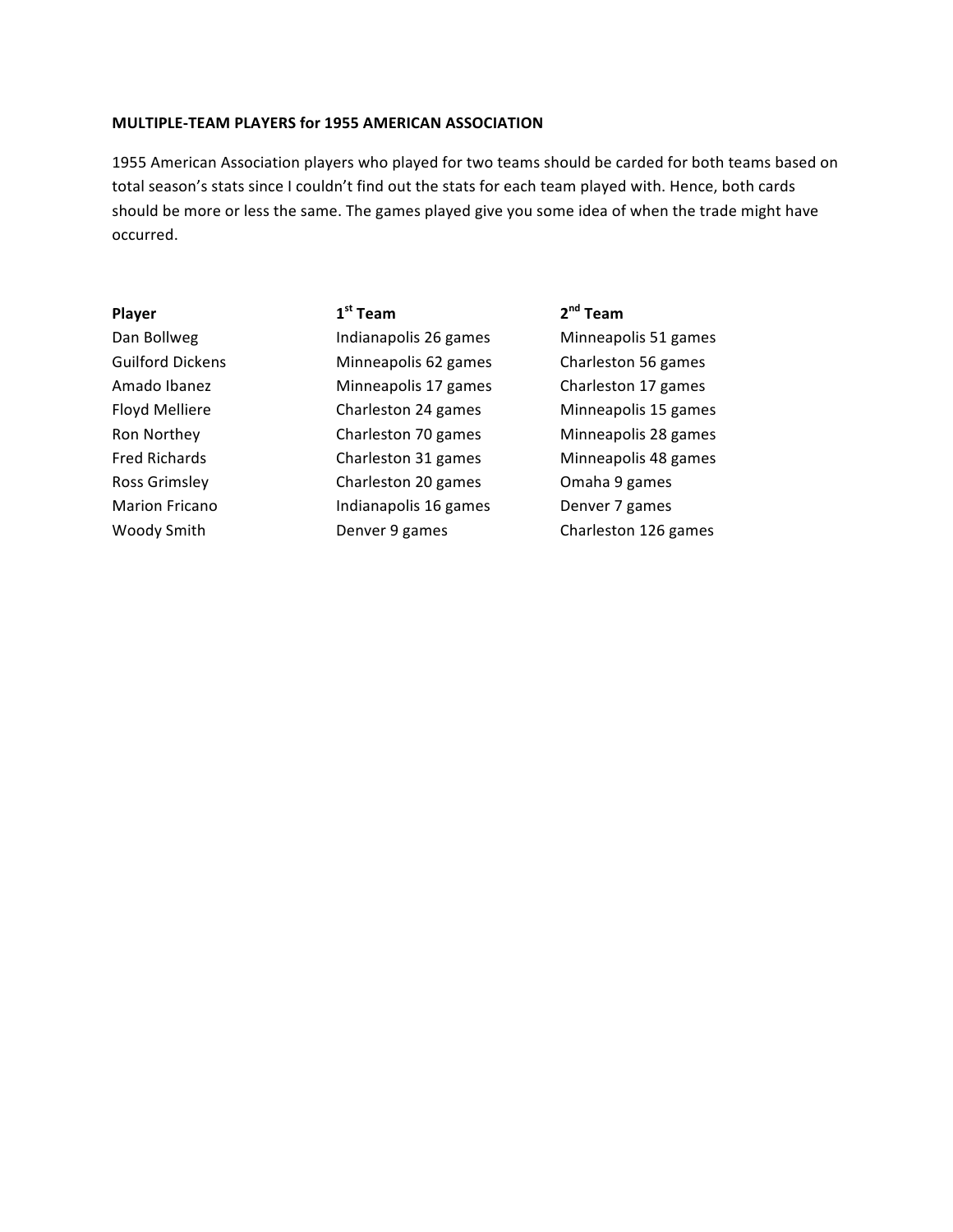## **1955 American Association SECOND POSITION List**

Here's a listing of 1955 American Association players who played more than one position. The list below represents the secondary position(s) played: the player's primary position is the one on his card.

| <b>Team</b>  | Player                   | <b>Primary position/fielding</b> | <b>Secondary position/fielding</b> |
|--------------|--------------------------|----------------------------------|------------------------------------|
| Minneapolis  | Rance Pless              | 3B/GOLD.                         | 1B/GOLD.                           |
| Minneapolis  | <b>Guilford Dickens</b>  | OF/                              | 1B/IRON.                           |
| Minneapolis  | Joe Bracchitta           | OF/                              | 1BIRON                             |
| Minneapolis  | <b>Fred Richards</b>     | 1B/GOLD.                         | OF/                                |
| Minneapolis  | <b>Billy Gardner</b>     | 2B/IRON                          | 3B/IRON                            |
| Omaha        | <b>Tom Alston</b>        | 1B/                              | 3B/iron                            |
| Omaha        | <b>Wally Lammers</b>     | 3B/IRON                          | SS/IRON                            |
| Omaha        | Gerry Thomas             | 3B/IRON                          | 2B/IRON                            |
| Omaha        | Mo Mozzali               | 1B/                              | OF/GOLD                            |
| Omaha        | Fred Koenig              | OF/                              | 1B/IRON                            |
| Denver       | <b>Herb Plews</b>        | 3B/IRON                          | 2B/IRON                            |
| Louisville   | <b>Dick Gernert</b>      | 1B/IRON                          | OF/                                |
| Louisville   | Haywood Sullivan         | C/GOLD•                          | 1B/                                |
| Louisville   | E. J. Buck               | C/IRON                           | 1B/GOLD.                           |
| Louisville   | Owen Friend              | 2B/                              | OF/IRON                            |
| Louisville   | <b>Thomas Casagrande</b> | P/                               | 1B/                                |
| Toledo       | Harry Hanebrink          | 3B/IRON                          | OF/GOLD                            |
| Toledo       | Felix Mantilla           | SS/IRON                          | 3B/                                |
| Toledo       | Sammy Meeks              | 3B/GOLD.                         | SS/IRON.                           |
| St Paul      | <b>Bill Sharman</b>      | 3B/IRON.                         | OF/GOLD.                           |
| Indianapolis | Stan Pawloski            | 2B/IRON.                         | 3B/IRON                            |
| Indianapolis | Rudy Regalado            | 3B/IRON                          | OF/IRON.                           |
| Indianapolis | <b>Billy Harrell</b>     | SS/IRON                          | OF/IRON.                           |
| Indianapolis | Lavern Grace             | OF/                              | C/                                 |
| Charleston   | Joseph Torpey            | SS/IRON                          | 2B/                                |
| Charleston   | <b>Guilford Dickens</b>  | OF/                              | 1B/IRON.                           |
| Charleston   | <b>Fred Richards</b>     | 1B/GOLD.                         | OF/                                |
| Charleston   | Robert Stegemeier        | OF/IRON                          | SS/IRON                            |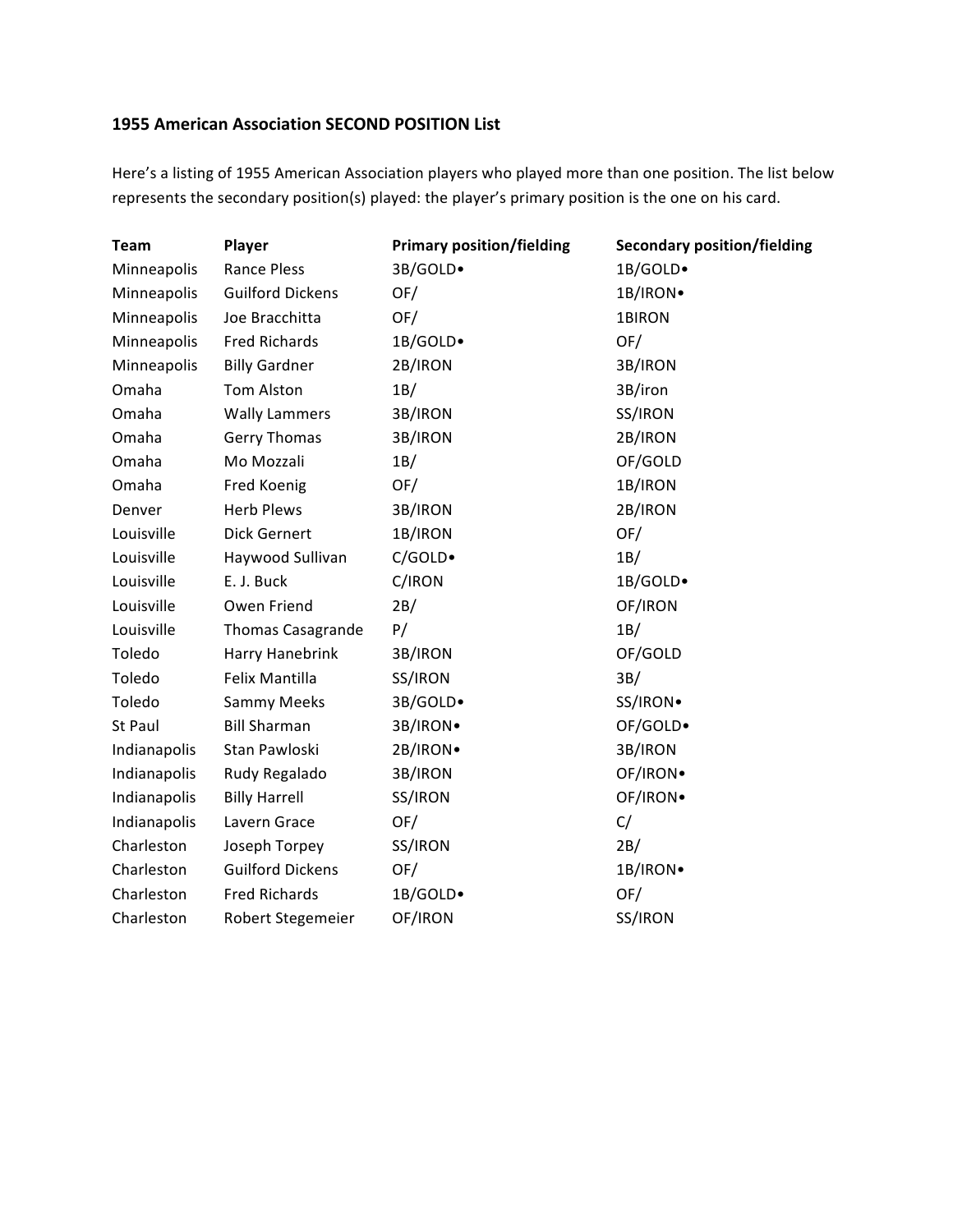| Luke                                           | Don                                            | Woody                             | Joseph                                    | Earl                                               | Len                                       |  |  |
|------------------------------------------------|------------------------------------------------|-----------------------------------|-------------------------------------------|----------------------------------------------------|-------------------------------------------|--|--|
| <b>Easter</b>                                  | <b>Leppert</b>                                 | <b>Smith</b>                      | <b>Torpey</b>                             | <b>Battey</b>                                      | <b>Johnston</b>                           |  |  |
| 1B · 1955AA Charleston                         | 2B · 1955AA Charleston                         | 3B · 1955AA Charleston            | SS · 1955AA Charleston                    | C · 1955AA Charleston                              | OF • 1955AA Charleston                    |  |  |
| ٠<br><b>Batting L</b>                          | <b>Batting L</b>                               | ٠<br><b>Batting R</b>             | <b>Batting R</b>                          | ٠<br><b>Batting R</b>                              | <b>Batting L</b>                          |  |  |
| <b>·HERO</b>                                   | <b>·HERO</b>                                   | <b>·HERO</b>                      | UTILITY                                   | <b>•HERO</b>                                       | <b>HERO</b>                               |  |  |
| <b>-SLUGGER</b><br><b>•HR KING</b>             | <b>GOOD EYE</b>                                | <b>.GOOD EYE</b>                  | <b>-SCRAPPER</b><br><b>•PATIENT</b>       | <b>PATIENT</b><br><b>•WHIFFER</b>                  | <b>SCRAPPER</b><br><b>•PATIENT</b>        |  |  |
| <b>PATIENT</b>                                 |                                                |                                   | <b>•WHIFFER</b>                           |                                                    |                                           |  |  |
| <b>WHIFFER</b>                                 |                                                |                                   |                                           |                                                    |                                           |  |  |
| Fielding<br>Running                            | Fielding<br>Running                            | Fielding<br>Running               | Fielding<br>Running                       | Fielding<br>Running                                | Fielding<br>Running                       |  |  |
| <b>STOIC</b><br>IRON                           | <b>STOIC</b>                                   | <b>STOIC</b><br>IRON              | <b>STOIC</b><br><b>IRON</b>               | <b>STOIC</b><br><b>IRON</b>                        | <b>•ACTIVE</b>                            |  |  |
| Experience<br><b>ICON</b><br>@2013 PLAAY Games | Experience<br>@2013 PLAAY Games                | Experience<br>@2013 PLAAY Games   | Experience<br>@2013 PLAAY Games           | Experience<br><b>PROSPECT</b><br>@2013 PLAAY Games | Experience<br>@2013 PLAAY Games           |  |  |
| Guilford                                       | Ron                                            | Vern                              | Fred                                      | Clyde                                              | John                                      |  |  |
| <b>Dickens</b>                                 | <b>Northey</b>                                 | Rapp                              | <b>Richards</b>                           | <b>Vollmer</b>                                     | <b>Kropf</b>                              |  |  |
| OF • 1955AA Charleston                         | OF • 1955AA Charleston                         | C · 1955AA Charleston             | 1B · 1955AA Charleston                    | OF • 1955AA Charleston                             | OF • 1955AA Charleston                    |  |  |
| ٠<br><b>Batting R</b>                          | ٠<br><b>Batting L</b>                          | ۰<br><b>Batting R</b>             | <b>Batting L</b>                          | ٠<br><b>Batting R</b>                              | <b>Batting R</b>                          |  |  |
| <b>-HERO</b>                                   | <b>·HERO</b>                                   | <b>•UTILITY</b>                   | <b>UTILITY</b>                            | <b>-PATIENT</b>                                    | <b>SAD SACK</b>                           |  |  |
| <b>•HR KING</b>                                | <b>-CHAMPION</b>                               | <b>•HR KING</b>                   | <b>EAGER</b>                              | <b>-WHIFFER</b>                                    | <b>-PATIENT</b>                           |  |  |
| <b>•PATIENT</b><br><b>WHIFFER</b>              | <b>·SLUGGER</b><br><b>•HR KING</b>             | <b>•EAGER</b><br><b>•GOOD EYE</b> | <b>•WHIFFER</b>                           |                                                    | <b>-WHIFFER</b>                           |  |  |
|                                                | <b>-PATIENT</b>                                |                                   |                                           |                                                    |                                           |  |  |
| Fielding<br>Running                            | Running<br>Fielding                            | Fielding<br>Running               | Fielding<br>Running                       | Fielding<br>Running                                | Fielding<br>Running                       |  |  |
| <b>STOIC</b>                                   | <b>IRON</b><br><b>STOIC</b>                    | <b>STOIC</b>                      | GOLD<br><b>STOIC</b>                      | <b>STOIC</b><br><b>GOLD</b>                        | <b>GOLD</b><br><b>STOIC</b>               |  |  |
| Experience<br>@2013 PLAAY Games                | Experience<br><b>ICON</b><br>@2013 PLAAY Games | Experience<br>@2013 PLAAY Games   | Experience<br>@2013 PLAAY Games           | Experience<br><b>ICON</b><br>@2013 PLAAY Games     | Experience<br>@2013 PLAAY Games           |  |  |
| <b>Bill</b>                                    | John                                           | <b>Felipe</b>                     | <b>Robert</b>                             | Jerry                                              | <b>Bobby</b>                              |  |  |
| <b>Antonello</b>                               | <b>Golich</b>                                  | <b>Montemayor</b>                 | <b>Stegemeier</b>                         | <b>Jacobs</b>                                      | <b>Winkles</b>                            |  |  |
| OF • 1955AA Charleston                         | OF • 1955AA Charleston                         | OF • 1955AA Charleston            | OF • 1955AA Charleston                    | 2B · 1955AA Charleston                             | SS · 1955AA Charleston                    |  |  |
| <b>Batting R</b>                               | <b>Batting R</b>                               | Batting L                         | <b>Batting R</b>                          | <b>Batting R</b>                                   | <b>Batting R</b>                          |  |  |
| <b>·UTILITY</b>                                | <b>UTILITY</b>                                 | <b>•SCRAPPER</b>                  | <b>-UTILITY</b>                           | <b>·UTILITY</b>                                    | <b>SCRAPPER</b>                           |  |  |
| <b>EAGER</b><br><b>-WHIFFER</b>                | <b>•HR KING</b>                                | <b>PATIENT</b><br><b>WHIFFER</b>  | <b>SCRAPPER</b><br><b>WHIFFER</b>         | <b>•HR KING</b><br><b>•PATIENT</b>                 | <b>•WHIFFER</b>                           |  |  |
|                                                |                                                |                                   |                                           | <b>-WHIFFER</b>                                    |                                           |  |  |
| Fielding<br>Running                            | Fielding<br>Running                            | Fielding<br>Running               | Fielding<br>Running                       | Fielding<br>Running                                | Fielding<br>Running                       |  |  |
| <b>STOIC</b><br>Experience                     | <b>STOIC</b><br>Experience                     | <b>STOIC</b><br>Experience        | <b>STOIC</b><br><b>IRON</b><br>Experience | <b>STOIC</b><br>Experience                         | <b>STOIC</b><br><b>IRON</b><br>Experience |  |  |
| @2013 PLAAY Games                              | <b>•ICON</b><br>@2013 PLAAY Games              | @2013 PLAAY Games                 | <b>PROSPECT</b><br>@2013 PLAAY Games      | @2013 PLAAY Games                                  | @2013 PLAAY Games                         |  |  |
|                                                |                                                |                                   |                                           |                                                    |                                           |  |  |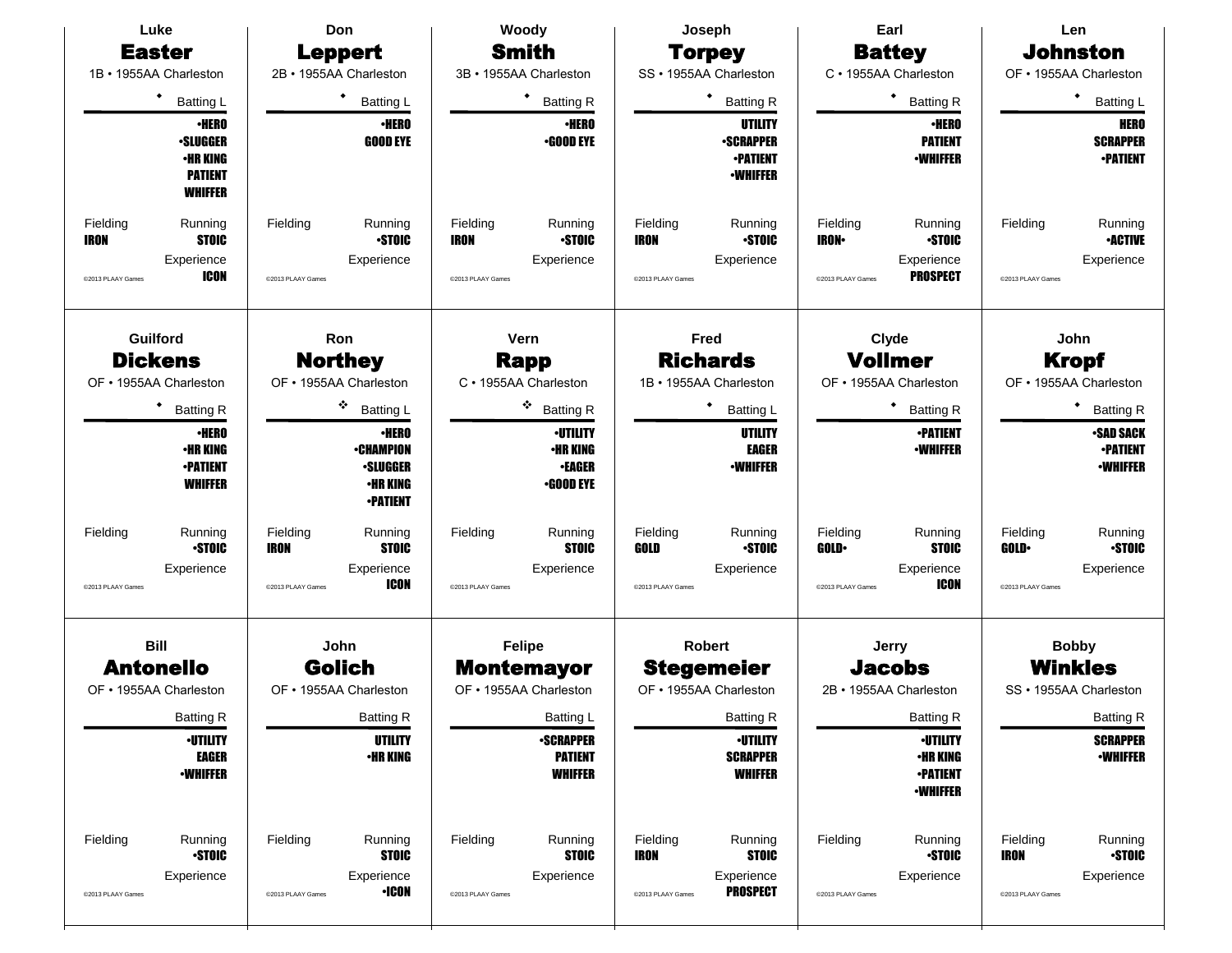| Amado<br>SS · 1955AA Charleston                                                                           | <b>Ibanez</b><br><b>Batting R</b>                                                                    |                                                                                               | Vito<br><b>Valentinetti</b><br>S/R · 1955AA Charleston<br>$\ddot{\phantom{1}}$<br>Pitching R<br><b>Batting R</b><br><b>Batting</b> |                                                |                                                                                                     | Lee<br><b>Anthony</b><br>RP · 1955AA Charleston<br>豪<br>Pitching R<br><b>Batting R</b> |                                                                                   | Pitching R                                                       | <b>Bill</b><br><b>Evans</b><br>RP · 1955AA Charleston<br><b>Batting R</b>                              | Pitching L                                              | <b>Ross</b><br><b>Grimsley</b><br>S/R · 1955AA Charleston<br><b>Batting L</b>                  |
|-----------------------------------------------------------------------------------------------------------|------------------------------------------------------------------------------------------------------|-----------------------------------------------------------------------------------------------|------------------------------------------------------------------------------------------------------------------------------------|------------------------------------------------|-----------------------------------------------------------------------------------------------------|----------------------------------------------------------------------------------------|-----------------------------------------------------------------------------------|------------------------------------------------------------------|--------------------------------------------------------------------------------------------------------|---------------------------------------------------------|------------------------------------------------------------------------------------------------|
|                                                                                                           | UTILITY<br><b>-SCRAPPER</b><br><b>-PATIENT</b><br><b>•WHIFFER</b>                                    |                                                                                               |                                                                                                                                    | <b>WORKMAN</b><br><b>CONTROL</b>               | <b>-SAD SACK</b><br><b>-SCRAPPER</b><br>EAGER<br><b>WHIFFER</b>                                     | WORKMAN<br><b>CONTROL</b>                                                              | <b>•SAD SACK</b><br><b>SCRAPPER</b><br><b>EAGER</b><br><b>WHIFFER</b>             | WORKMAN<br><b>STRUGGLER</b><br><b>WILD</b>                       | UTILITY<br><b>SAD SACK</b><br><b>SCRAPPER</b><br><b>EAGER</b><br><b>WHIFFER</b>                        | <b>FLASH</b> •<br><b>CONTROL</b>                        | <b>·UTILITY</b><br><b>SAD SACK</b><br><b>SCRAPPER</b><br><b>•EAGER</b><br><b>•WHIFFER</b>      |
| Fielding<br>IRON<br>@2013 PLAAY Games                                                                     | Running<br><b>STOIC</b><br>Experience<br>ICON                                                        | Fielding<br>@2013 PLAAY Games                                                                 | Running<br>Experience                                                                                                              | Fielding<br><b>IRON</b><br>@2013 PLAAY Games   | Running<br><b>STOIC</b><br>Experience                                                               | Fielding<br><b>IRON-</b><br>@2013 PLAAY Games                                          | Running<br><b>STOIC</b><br>Experience<br><b>ICON</b>                              | Fielding<br>GOLD<br>@2013 PLAAY Games                            | Running<br><b>STOIC</b><br>Experience<br><b>ICON</b>                                                   | Fielding<br>@2013 PLAAY Games                           | Running<br><b>STOIC</b><br>Experience<br>ICON                                                  |
|                                                                                                           | Randy<br>Jay<br><b>Gumpert</b><br><b>Heard</b><br>R/S · 1955AA Charleston<br>RP • 1955AA Charleston  |                                                                                               |                                                                                                                                    |                                                | John<br><b>Jones</b><br>RP · 1955AA Charleston                                                      |                                                                                        | <b>Floyd</b><br><b>Melliere</b><br>S/R · 1955AA Charleston                        | <b>Hisel</b><br><b>Patrick</b><br>R/S · 1955AA Charleston        |                                                                                                        | <b>Bill</b><br><b>Powell</b><br>S/R · 1955AA Charleston |                                                                                                |
| Pitching R<br><b>WORKMAN</b><br><b>CONTROL</b>                                                            | <b>Batting R</b><br><b>UTILITY</b><br><b>SAD SACK</b><br><b>SCRAPPER</b><br>EAGER<br><b>GOOD EYE</b> | Pitching L <sup>❖</sup><br><b>STRUGGLER</b><br><b>FLASH</b><br><b>CONTROL</b>                 | <b>Batting L</b><br><b>·UTILITY</b><br><b>SAD SACK</b><br><b>SCRAPPER</b><br><b>EAGER</b><br><b>WHIFFER</b>                        | Pitching R<br><b>WORKMAN</b><br><b>FLASH</b> • | <b>Batting R</b><br><b>UTILITY</b><br><b>SAD SACK</b><br><b>SCRAPPER</b><br>EAGER<br><b>WHIFFER</b> | Pitching R <sup>+</sup><br><b>WORKMAN</b>                                              | <b>Batting R</b><br><b>SAD SACK</b><br><b>SCRAPPER</b><br>EAGER<br><b>WHIFFER</b> | Pitching R<br><b>STRUGGLER</b><br><b>WORKMAN</b><br><b>WILD•</b> | <b>Batting R</b><br>UTILITY<br><b>SAD SACK</b><br><b>SCRAPPER</b><br><b>•PATIENT</b><br><b>WHIFFER</b> | Pitching R<br><b>WORKMAN</b>                            | Batting L<br><b>-UTILITY</b><br><b>-SAD SACK</b><br><b>SCRAPPER</b><br>EAGER<br><b>WHIFFER</b> |
| Fielding<br>GOLD<br>@2013 PLAAY Games                                                                     | Running<br><b>STOIC</b><br>Experience<br>ICON                                                        | Fielding<br><b>IRON</b><br>@2013 PLAAY Games                                                  | Running<br><b>STOIC</b><br>Experience<br><b>ICON</b>                                                                               | Fielding<br><b>IRON</b><br>@2013 PLAAY Games   | Running<br><b>STOIC</b><br>Experience                                                               | Fielding<br><b>IRON</b><br>@2013 PLAAY Games                                           | Running<br><b>STOIC</b><br>Experience<br><b>ICON</b>                              | Fielding<br>GOLD<br>@2013 PLAAY Games                            | Running<br><b>STOIC</b><br>Experience<br><b>·ICON</b>                                                  | Fielding<br><b>IRON</b><br>@2013 PLAAY Games            | Running<br><b>STOIC</b><br>Experience<br>ICON                                                  |
| <b>Dennis</b><br><b>Reeder</b><br>R/S · 1955AA Charleston<br>Pitching L<br><b>WORKMAN-</b><br><b>WILD</b> | <b>Batting L</b><br><b>-UTILITY</b><br><b>SAD SACK</b><br><b>SCRAPPER</b>                            | <b>Moe</b><br><b>Savransky</b><br>SP/RP • 1955AA Charlestor<br>Pitching L<br><b>STRUGGLER</b> | <b>Batting L</b><br><b>SAD SACK</b><br><b>SCRAPPER</b><br><b>•EAGER</b>                                                            | Pitching                                       | Batting                                                                                             | Pitching                                                                               | Batting                                                                           | Pitching                                                         | Batting                                                                                                | Pitching                                                | Batting                                                                                        |
| Fielding<br><b>IRON-</b><br>@2013 PLAAY Games                                                             | <b>EAGER</b><br><b>WHIFFER</b><br>Running<br><b>STOIC</b><br>Experience<br><b>•ICON</b>              | Fielding<br><b>IRON-</b><br>@2013 PLAAY Games                                                 | Running<br><b>STOIC</b><br>Experience                                                                                              | Fielding<br>@2013 PLAAY Games                  | Running<br>Experience                                                                               | Fielding<br>@2013 PLAAY Games                                                          | Running<br>Experience                                                             | Fielding<br>@2013 PLAAY Games                                    | Running<br>Experience                                                                                  | Fielding<br>@2013 PLAAY Games                           | Running<br>Experience                                                                          |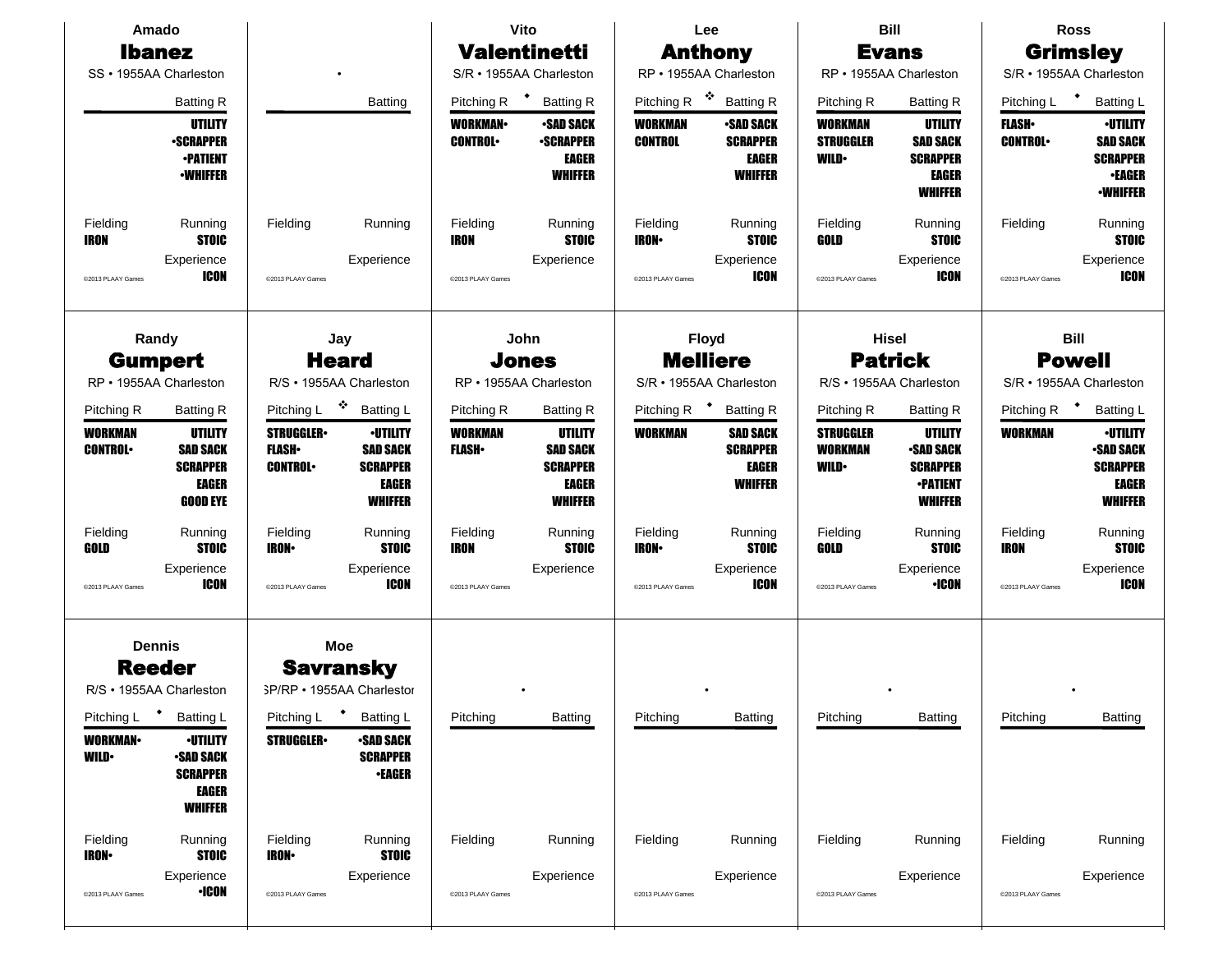| <b>Marv</b><br><b>Throneberry</b><br>1B · 1955AA Denver<br>٠<br><b>Batting L</b><br><b>HERO</b><br><b>-SLUGGER</b><br><b>•HR KING</b><br><b>WHIFFER</b>                                                                          | <b>Bobby</b><br><b>Richardson</b><br>2B · 1955AA Denver<br><b>Batting R</b><br><b>•CHAMPION</b><br><b>•SCRAPPER</b><br><b>GOOD EYE</b>                                                                                                       | Herb<br><b>Plews</b><br>3B · 1955AA Denver<br>٠<br><b>Batting L</b><br>∙CHAMPION<br><b>SCRAPPER</b><br><b>PATIENT</b><br><b>·WHIFFER</b>                                                                                                                                 | Woodie<br><b>Held</b><br>SS · 1955AA Denver<br>٠<br><b>Batting R</b><br><b>·SLUGGER</b><br><b>WHIFFER</b>                                                                                                                                                      | <b>Darrell</b><br><b>Johnson</b><br>C · 1955AA Denver<br>٠<br><b>Batting R</b><br><b>•CHAMPION</b><br><b>•SCRAPPER</b><br><b>•EAGER</b><br><b>•GOOD EYE</b>                                                           | Whitey<br><b>Herzog</b><br>OF • 1955AA Denver<br>٠<br><b>Batting L</b><br><b>HERO</b><br><b>•HR KING</b><br><b>PATIENT</b><br><b>WHIFFER</b>                                                                                                    |
|----------------------------------------------------------------------------------------------------------------------------------------------------------------------------------------------------------------------------------|----------------------------------------------------------------------------------------------------------------------------------------------------------------------------------------------------------------------------------------------|--------------------------------------------------------------------------------------------------------------------------------------------------------------------------------------------------------------------------------------------------------------------------|----------------------------------------------------------------------------------------------------------------------------------------------------------------------------------------------------------------------------------------------------------------|-----------------------------------------------------------------------------------------------------------------------------------------------------------------------------------------------------------------------|-------------------------------------------------------------------------------------------------------------------------------------------------------------------------------------------------------------------------------------------------|
| Fielding<br>Running<br><b>STOIC</b><br>Experience<br><b>PROSPECT</b><br>@2013 PLAAY Games                                                                                                                                        | Fielding<br>Running<br><b>STOIC</b><br><b>IRON</b><br>Experience<br><b>PROSPECT</b><br>@2013 PLAAY Games                                                                                                                                     | Fielding<br>Running<br><b>IRON</b><br>Experience<br>@2013 PLAAY Games                                                                                                                                                                                                    | Fielding<br>Running<br><b>STOIC</b><br><b>IRON</b><br>Experience<br>@2013 PLAAY Games                                                                                                                                                                          | Fielding<br>Running<br><b>STOIC</b><br>Experience<br>@2013 PLAAY Games                                                                                                                                                | Fielding<br>Running<br><b>GOLD</b><br>Experience<br>@2013 PLAAY Games                                                                                                                                                                           |
| <b>Dick</b><br><b>Tettelbach</b><br>OF • 1955AA Denver<br><b>Batting R</b><br><b>•CHAMPION</b><br><b>-SLUGGER</b><br><b>•PATIENT</b><br><b>-WHIFFER</b><br>Fielding<br>Running<br><b>IRON</b><br>Experience<br>@2013 PLAAY Games | Lou<br><b>Skizas</b><br>OF • 1955AA Denver<br>۰<br><b>Batting R</b><br><b>HERO</b><br><b>•CHAMPION</b><br><b>•HR KING</b><br><b>•SLUGGER</b><br>Fielding<br>Running<br><b>STOIC</b><br><b>GOLD</b><br>Experience<br>@2013 PLAAY Games        | Jim<br><b>Fridley</b><br>OF • 1955AA Denver<br>۰<br><b>Batting R</b><br><b>·HERO</b><br><b>-SLUGGER</b><br><b>•HR KING</b><br><b>•PATIENT</b><br><b>WHIFFER</b><br>Fielding<br>Running<br><b>STOIC</b><br><b>IRON-</b><br>Experience<br><b>ICON</b><br>@2013 PLAAY Games | Johnny<br><b>Pesky</b><br>3B · 1955AA Denver<br><b>Batting L</b><br><b>·HERO</b><br><b>-CHAMPION</b><br><b>SCRAPPER</b><br><b>PATIENT</b><br><b>•GOOD EYE</b><br>Fielding<br>Running<br><b>STOIC</b><br><b>IRON</b><br>Experience<br>ICON<br>@2013 PLAAY Games | Leon<br><b>Carter</b><br>3B · 1955AA Denver<br>❖<br><b>Batting R</b><br><b>•SCRAPPER</b><br><b>•EAGER</b><br><b>•WHIFFER</b><br>Fielding<br>Running<br><b>STOIC</b><br><b>IRON</b><br>Experience<br>@2013 PLAAY Games | Ralph<br><b>Houk</b><br>C · 1955AA Denver<br><b>Batting R</b><br><b>SAD SACK</b><br><b>SCRAPPER</b><br><b>PATIENT</b><br><b>WHIFFER</b><br>Fielding<br>Running<br><b>STOIC</b><br><b>IRON</b><br>Experience<br><b>ICON</b><br>@2013 PLAAY Games |
| Woody<br><b>Smith</b><br>3B • 1955AA Denver<br><b>Batting R</b><br>Fielding<br>Running<br><b>IRON</b><br><b>STOIC</b><br>Experience<br><b>ICON</b><br>@2013 PLAAY Games                                                          | <b>Billy</b><br><b>Hunter</b><br>SS · 1955AA Denver<br><b>Batting R</b><br><b>•HERO</b><br><b>•CHAMPION</b><br><b>SCRAPPER</b><br><b>EAGER</b><br><b>•WHIFFER</b><br>Fielding<br>Running<br><b>ACTIVE</b><br>Experience<br>@2013 PLAAY Games | Batting<br>Fielding<br>Running<br>Experience<br>@2013 PLAAY Games                                                                                                                                                                                                        | Batting<br>Fielding<br>Running<br>Experience<br>@2013 PLAAY Games                                                                                                                                                                                              | Batting<br>Fielding<br>Running<br>Experience<br>@2013 PLAAY Games                                                                                                                                                     | <b>Batting</b><br>Fielding<br>Running<br>Experience<br>@2013 PLAAY Games                                                                                                                                                                        |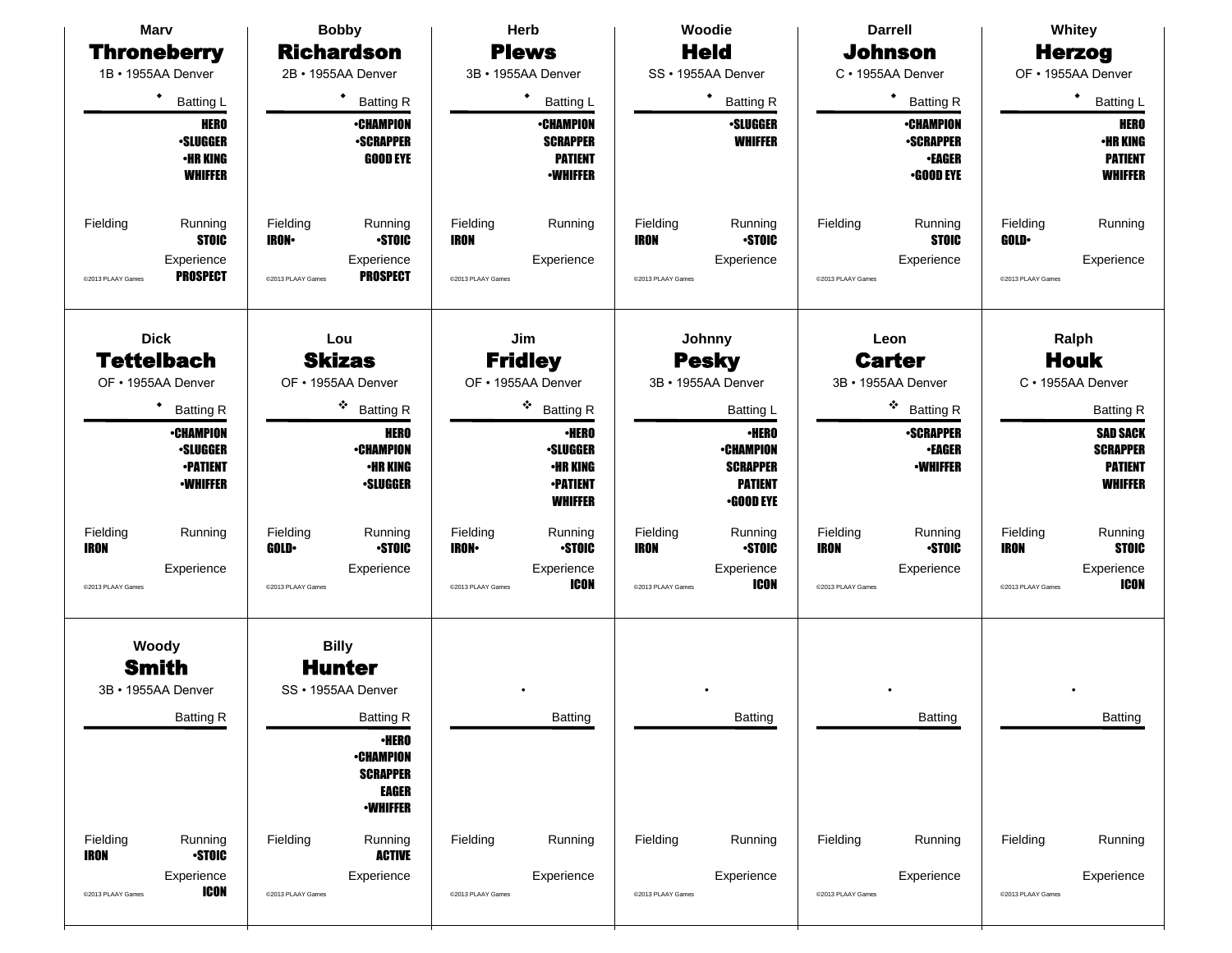|                                             |                                                                                    |                                                   |                                                                                         | Johnny                          |                                                        | <b>Mike</b>                              |                                                                                           |                                                  | <b>Wally</b>                                                                              | <b>Jack</b>           |                                                                                         |  |
|---------------------------------------------|------------------------------------------------------------------------------------|---------------------------------------------------|-----------------------------------------------------------------------------------------|---------------------------------|--------------------------------------------------------|------------------------------------------|-------------------------------------------------------------------------------------------|--------------------------------------------------|-------------------------------------------------------------------------------------------|-----------------------|-----------------------------------------------------------------------------------------|--|
|                                             |                                                                                    |                                                   |                                                                                         | <b>Kucab</b>                    |                                                        |                                          | <b>Blyzka</b>                                                                             |                                                  | <b>Burnette</b>                                                                           |                       | <b>Urban</b>                                                                            |  |
|                                             |                                                                                    |                                                   |                                                                                         |                                 | RP · 1955AA Denver                                     |                                          | RP/SP · 1955AA Denver                                                                     |                                                  | SP · 1955AA Denver                                                                        |                       | SP/RP · 1955AA Denver                                                                   |  |
|                                             | Batting                                                                            |                                                   | <b>Batting</b>                                                                          | Pitching R <sup>+</sup>         | <b>Batting R</b>                                       | Pitching R                               | 豪<br><b>Batting R</b>                                                                     | Pitching R <sup>+</sup>                          | <b>Batting R</b>                                                                          |                       | Pitching R <sup>+</sup> Batting R                                                       |  |
|                                             |                                                                                    |                                                   |                                                                                         | <b>STAR</b><br><b>CONTROL</b>   | <b>-SAD SACK</b><br><b>SCRAPPER</b><br><b>•PATIENT</b> | <b>WORKMAN</b><br><b>CONTROL</b>         | <b>•UTILITY</b><br><b>SAD SACK</b><br><b>SCRAPPER</b><br><b>EAGER</b><br><b>WHIFFER</b>   | <b>WORKMAN</b><br><b>FLASH</b><br><b>CONTROL</b> | <b>•UTILITY</b><br><b>•SAD SACK</b><br><b>SCRAPPER</b><br><b>-EAGER</b><br><b>WHIFFER</b> | <b>WORKMAN</b>        | UTILITY<br><b>-SAD SACK</b><br><b>EAGER</b><br><b>-WHIFFER</b>                          |  |
| Fielding                                    | Running                                                                            | Fielding                                          | Running                                                                                 | Fielding<br><b>IRON</b>         | Running<br><b>STOIC</b>                                | Fielding<br><b>IRON</b>                  | Running<br><b>STOIC</b>                                                                   | Fielding<br><b>GOLD</b>                          | Running<br><b>STOIC</b>                                                                   | Fielding              | Running<br><b>STOIC</b>                                                                 |  |
| @2013 PLAAY Games                           | Experience                                                                         | @2013 PLAAY Games                                 | Experience                                                                              | @2013 PLAAY Games               | Experience<br>ICON                                     | @2013 PLAAY Games                        | Experience                                                                                | @2013 PLAAY Games                                | Experience                                                                                | @2013 PLAAY Games     | Experience                                                                              |  |
|                                             | <b>Rip</b><br><b>Charles</b><br><b>Coleman</b><br><b>Garmon</b>                    |                                                   |                                                                                         |                                 | <b>Charles</b><br><b>Parsons</b>                       | <b>Marion</b><br><b>Fricano</b>          |                                                                                           |                                                  | <b>Steve</b><br><b>Kraly</b>                                                              | Sonny<br><b>Dixon</b> |                                                                                         |  |
| SP/RP • 1955AA Denver                       |                                                                                    |                                                   | RP/SP · 1955AA Denver                                                                   |                                 | RP/SP · 1955AA Denver                                  |                                          | RP/SP · 1955AA Denver                                                                     |                                                  | SP/RP · 1955AA Denver                                                                     |                       | RP/SP · 1955AA Denver                                                                   |  |
| Pitching L                                  | $\ddot{\phantom{1}}$<br><b>Batting L</b>                                           | Pitching R                                        | ❖ Batting R                                                                             |                                 | Pitching R <sup>❖</sup> Batting R                      | Pitching R <sup><math>\cdot</math></sup> | <b>Batting R</b>                                                                          | Pitching L                                       | ❖ Batting L                                                                               | Pitching R            | <b>Batting B</b>                                                                        |  |
| <b>FLASH</b> •                              | UTILITY<br><b>SAD SACK</b><br><b>SCRAPPER</b><br><b>•PATIENT</b><br><b>WHIFFER</b> | <b>WORKMAN-</b><br><b>FLASH</b><br><b>CONTROL</b> | UTILITY<br><b>SAD SACK</b><br><b>SCRAPPER</b><br><b>EAGER</b><br><b>WHIFFER</b>         | <b>STRUGGLER</b><br><b>WILD</b> | <b>•UTILITY</b><br><b>SCRAPPER</b><br><b>WHIFFER</b>   | <b>STRUGGLER</b><br><b>CONTROL</b>       | <b>·UTILITY</b><br><b>SAD SACK</b><br><b>SCRAPPER</b><br><b>PATIENT</b><br><b>WHIFFER</b> | WORKMAN                                          | <b>SCRAPPER</b><br><b>EAGER</b>                                                           | <b>CONTROL</b>        | <b>UTILITY</b><br><b>SAD SACK</b><br><b>SCRAPPER</b><br><b>•EAGER</b><br><b>WHIFFER</b> |  |
| Fielding<br><b>IRON</b>                     | Running<br><b>STOIC</b>                                                            | Fielding<br>GOLD                                  | Running<br><b>STOIC</b>                                                                 | Fielding                        | Running<br><b>STOIC</b>                                | Fielding<br>GOLD                         | Running<br><b>STOIC</b>                                                                   | Fielding                                         | Running<br><b>STOIC</b>                                                                   | Fielding<br>GOLD      | Running<br><b>STOIC</b>                                                                 |  |
| @2013 PLAAY Games                           | Experience<br><b>•PROSPECT</b>                                                     | @2013 PLAAY Games                                 | Experience                                                                              | @2013 PLAAY Games               | Experience                                             | @2013 PLAAY Games                        | Experience<br>ICON                                                                        | @2013 PLAAY Games                                | Experience                                                                                | @2013 PLAAY Games     | Experience<br><b>ICON</b>                                                               |  |
| Ralph<br><b>Terry</b><br>SP • 1955AA Denver |                                                                                    |                                                   | Don<br><b>Larsen</b><br>SP • 1955AA Denver                                              |                                 |                                                        |                                          |                                                                                           |                                                  |                                                                                           |                       |                                                                                         |  |
| Pitching R <sup>\$</sup> Batting R          |                                                                                    | Pitching R                                        | <b>Batting R</b>                                                                        | Pitching                        | <b>Batting</b>                                         | Pitching                                 | <b>Batting</b>                                                                            | Pitching                                         | <b>Batting</b>                                                                            | Pitching              | <b>Batting</b>                                                                          |  |
| <b>WORKMAN</b>                              | <b>UTILITY</b><br><b>SCRAPPER</b><br>EAGER<br><b>-WHIFFER</b>                      | <b>STAR-</b><br><b>FLASH</b> •                    | <b>·HERO</b><br><b>•CHAMPION</b><br><b>HR KING</b><br><b>SLUGGER</b><br><b>-PATIENT</b> |                                 |                                                        |                                          |                                                                                           |                                                  |                                                                                           |                       |                                                                                         |  |
| Fielding<br><b>IRON-</b>                    | Running<br><b>STOIC</b>                                                            | Fielding                                          | <b>WHIFFER</b><br>Running<br><b>STOIC</b>                                               | Fielding                        | Running                                                | Fielding                                 | Running                                                                                   | Fielding                                         | Running                                                                                   | Fielding              | Running                                                                                 |  |
| @2013 PLAAY Games                           | Experience<br><b>PROSPECT</b>                                                      | @2013 PLAAY Games                                 | Experience                                                                              | @2013 PLAAY Games               | Experience                                             | @2013 PLAAY Games                        | Experience                                                                                | @2013 PLAAY Games                                | Experience                                                                                | @2013 PLAAY Games     | Experience                                                                              |  |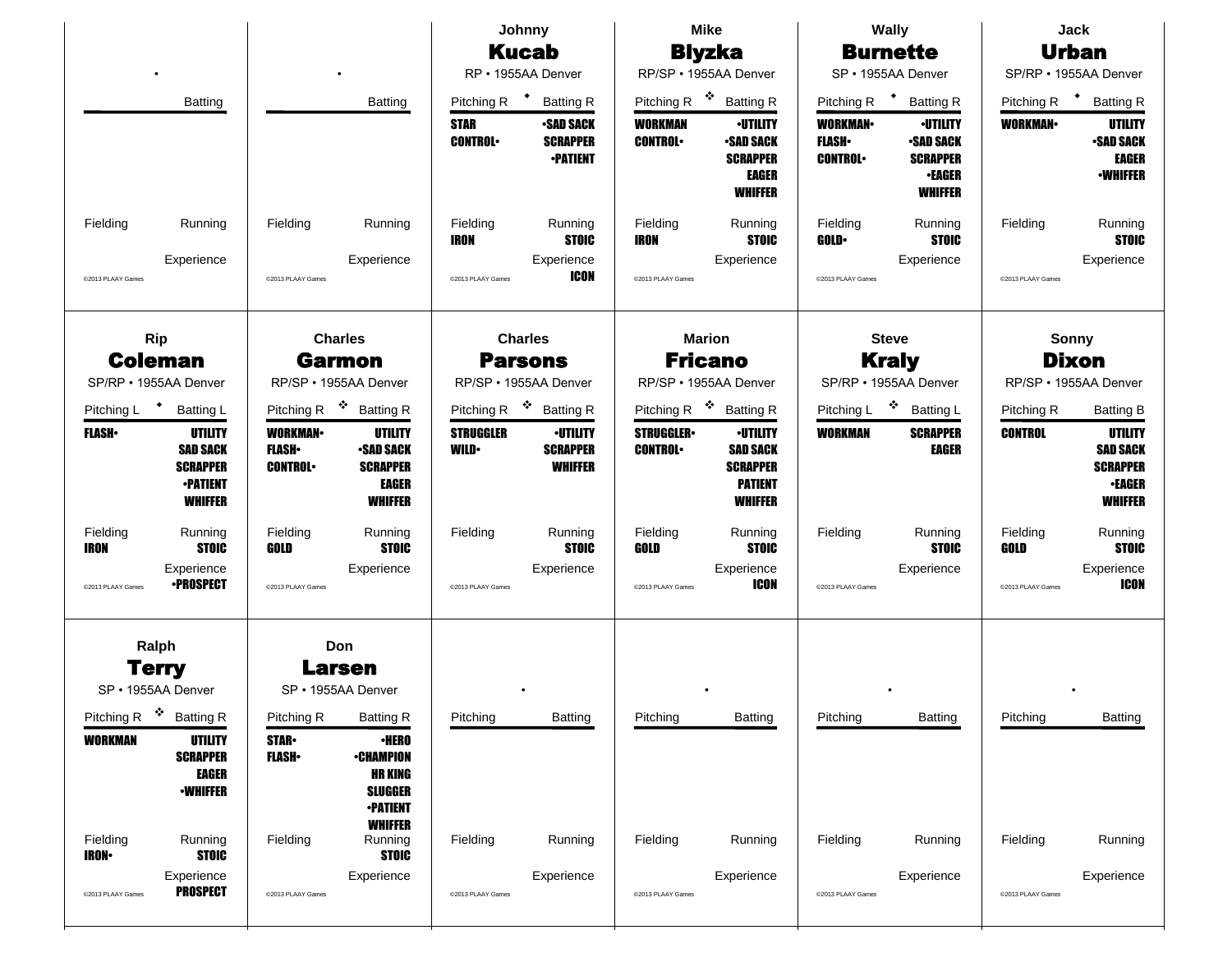| Joe                                                                                                    | <b>Stan</b>                                                                                          |                                                                                               | <b>Billy</b>                                                                              | <b>Mickey</b>                                                                                        | <b>Rocky</b>                                                                                    |  |
|--------------------------------------------------------------------------------------------------------|------------------------------------------------------------------------------------------------------|-----------------------------------------------------------------------------------------------|-------------------------------------------------------------------------------------------|------------------------------------------------------------------------------------------------------|-------------------------------------------------------------------------------------------------|--|
| <b>Altobelli</b>                                                                                       | <b>Pawloski</b>                                                                                      | <b>Regalado</b>                                                                               | <b>Harrell</b>                                                                            | <b>Grasso</b>                                                                                        | <b>Colavito</b>                                                                                 |  |
| 1B · 1955AA Indianapolis                                                                               | 2B · 1955AA Indianapolis                                                                             | 3B · 1955AA Indianapolis                                                                      | SS · 1955AA Indianapolis                                                                  | C · 1955AA Indianapolis                                                                              |                                                                                                 |  |
| ٠<br><b>Batting L</b>                                                                                  | ٠<br><b>Batting R</b>                                                                                | ٠<br><b>Batting R</b>                                                                         | ٠<br><b>Batting R</b>                                                                     | <b>Batting R</b>                                                                                     | ٠<br><b>Batting R</b>                                                                           |  |
| <b>·HERO</b>                                                                                           | <b>·HERO</b><br><b>·SLUGGER</b><br><b>-PATIENT</b><br><b>-WHIFFER</b>                                | <b>•CHAMPION</b><br><b>•EAGER</b><br>$-$ GOOD EYE                                             | <b>•HERO</b><br><b>•PATIENT</b><br><b>-WHIFFER</b>                                        | <b>·UTILITY</b><br><b>SCRAPPER</b><br><b>-WHIFFER</b>                                                | <b>·HERO</b><br><b>·SLUGGER</b><br><b>•HR KING</b><br><b>-PATIENT</b><br><b><i>•WHIFFER</i></b> |  |
| Fielding<br>Running<br><b>STOIC</b><br>Experience<br><b>•PROSPECT</b><br>@2013 PLAAY Games             | Fielding<br>Running<br><b>STOIC</b><br>Experience<br>∙PROSPECT<br>@2013 PLAAY Games                  | Fielding<br>Running<br><b>STOIC</b><br><b>IRON</b><br>Experience<br>@2013 PLAAY Games         | Fielding<br>Running<br><b>STOIC</b><br><b>IRON</b><br>Experience<br>@2013 PLAAY Games     | Fielding<br>Running<br><b>STOIC</b><br><b>GOLD</b><br>Experience<br><b>ICON</b><br>@2013 PLAAY Games | Fielding<br>Running<br><b>STOIC</b><br>Experience<br><b>PROSPECT</b><br>@2013 PLAAY Games       |  |
| Lavern                                                                                                 | Jim                                                                                                  | <b>Matt</b>                                                                                   | <b>Frank</b>                                                                              | Earl                                                                                                 | Don                                                                                             |  |
| <b>Grace</b>                                                                                           | <b>Dyck</b>                                                                                          | <b>Batts</b>                                                                                  | <b>Biskup</b>                                                                             | <b>Averill</b>                                                                                       | <b>Bollweg</b>                                                                                  |  |
| OF • 1955AA Indianapolis                                                                               | OF • 1955AA Indianapolis                                                                             | C · 1955AA Indianapolis                                                                       | C · 1955AA Indianapolis                                                                   | C · 1955AA Indianapolis                                                                              | 1B · 1955AA Indianapolis                                                                        |  |
| ٠<br><b>Batting L</b>                                                                                  | ۰<br><b>Batting R</b>                                                                                | <b>Batting R</b>                                                                              | <b>Batting R</b>                                                                          | <b>Batting R</b>                                                                                     | <b>Batting L</b>                                                                                |  |
| <b>·HERO</b><br><b>•PATIENT</b>                                                                        | <b>CHAMPION</b><br><b>•HR KING</b><br><b>•PATIENT</b>                                                | <b>·UTILITY</b><br><b>•EAGER</b><br><b>•WHIFFER</b>                                           | <b>·UTILITY</b><br><b>SCRAPPER</b><br><b>•PATIENT</b>                                     | <b>·UTILITY</b><br><b>•HR KING</b><br><b>•WHIFFER</b>                                                | <b>•HERO</b><br><b>·HR KING</b><br><b>•PATIENT</b>                                              |  |
| Fielding<br>Running<br><b>STOIC</b><br>Experience<br><b>PROSPECT</b><br>@2013 PLAAY Games              | Fielding<br>Running<br><b>STOIC</b><br>Experience<br>ICON<br>@2013 PLAAY Games                       | Fielding<br>Running<br><b>GOLD</b><br><b>STOIC</b><br>Experience<br>ICON<br>@2013 PLAAY Games | Fielding<br>Running<br><b>STOIC</b><br>Experience<br><b>PROSPECT</b><br>@2013 PLAAY Games | Fielding<br>Running<br><b>STOIC</b><br>Experience<br><b>•PROSPECT</b><br>@2013 PLAAY Games           | Running<br>Fielding<br><b>GOLD</b><br><b>STOIC</b><br>Experience<br>ICON<br>@2013 PLAAY Games   |  |
| <b>Bill</b>                                                                                            | <b>Bobby</b>                                                                                         | <b>Clem</b>                                                                                   | Les                                                                                       | Joe                                                                                                  | Dave                                                                                            |  |
| <b>Glynn</b><br>1B · 1955AA Indianapolis                                                               | Young<br>2B · 1955AA Indianapolis                                                                    | <b>Koshorek</b><br>SS · 1955AA Indianapolis                                                   | <b>Mattinson</b><br>OF • 1955AA Indianapolis                                              | <b>Caffie</b><br>OF • 1955AA Indianapolis                                                            | <b>Hoskins</b><br>OF • 1955AA Indianapolis                                                      |  |
| <b>Batting L</b>                                                                                       | <b>Batting R</b>                                                                                     | <b>Batting R</b>                                                                              | <b>Batting R</b>                                                                          | Batting L                                                                                            | Batting L                                                                                       |  |
| <b>·HERO</b><br><b>-CHAMPION</b><br><b>·SLUGGER</b>                                                    | <b>CHAMPION</b><br><b>SCRAPPER</b><br><b>-PATIENT</b><br>$\cdot$ GOOD EYE                            | <b>•HERO</b><br><b>SCRAPPER</b>                                                               | <b>-UTILITY</b><br><b>·SLUGGER</b><br><b>-PATIENT</b><br><b>WHIFFER</b>                   | <b>SCRAPPER</b><br><b>•PATIENT</b><br><b>WHIFFER</b>                                                 | <b>-UTILITY</b><br><b>-PATIENT</b>                                                              |  |
| Fielding<br>Running<br><b>STOIC</b><br><b>IRON-</b><br>Experience<br><b>•ICON</b><br>@2013 PLAAY Games | Fielding<br>Running<br><b>STOIC</b><br><b>GOLD</b><br>Experience<br><b>ICON</b><br>@2013 PLAAY Games | Fielding<br>Running<br><b>IRON</b><br>Experience<br>ICON<br>@2013 PLAAY Games                 | Fielding<br>Running<br><b>STOIC</b><br>Experience<br><b>PROSPECT</b><br>@2013 PLAAY Games | Fielding<br>Running<br><b>-ACTIVE</b><br>GOLD<br>Experience<br>@2013 PLAAY Games                     | Fielding<br>Running<br>IRON<br><b>STOIC</b><br>Experience<br>$\cdot$ ICON<br>@2013 PLAAY Games  |  |
|                                                                                                        |                                                                                                      |                                                                                               |                                                                                           |                                                                                                      |                                                                                                 |  |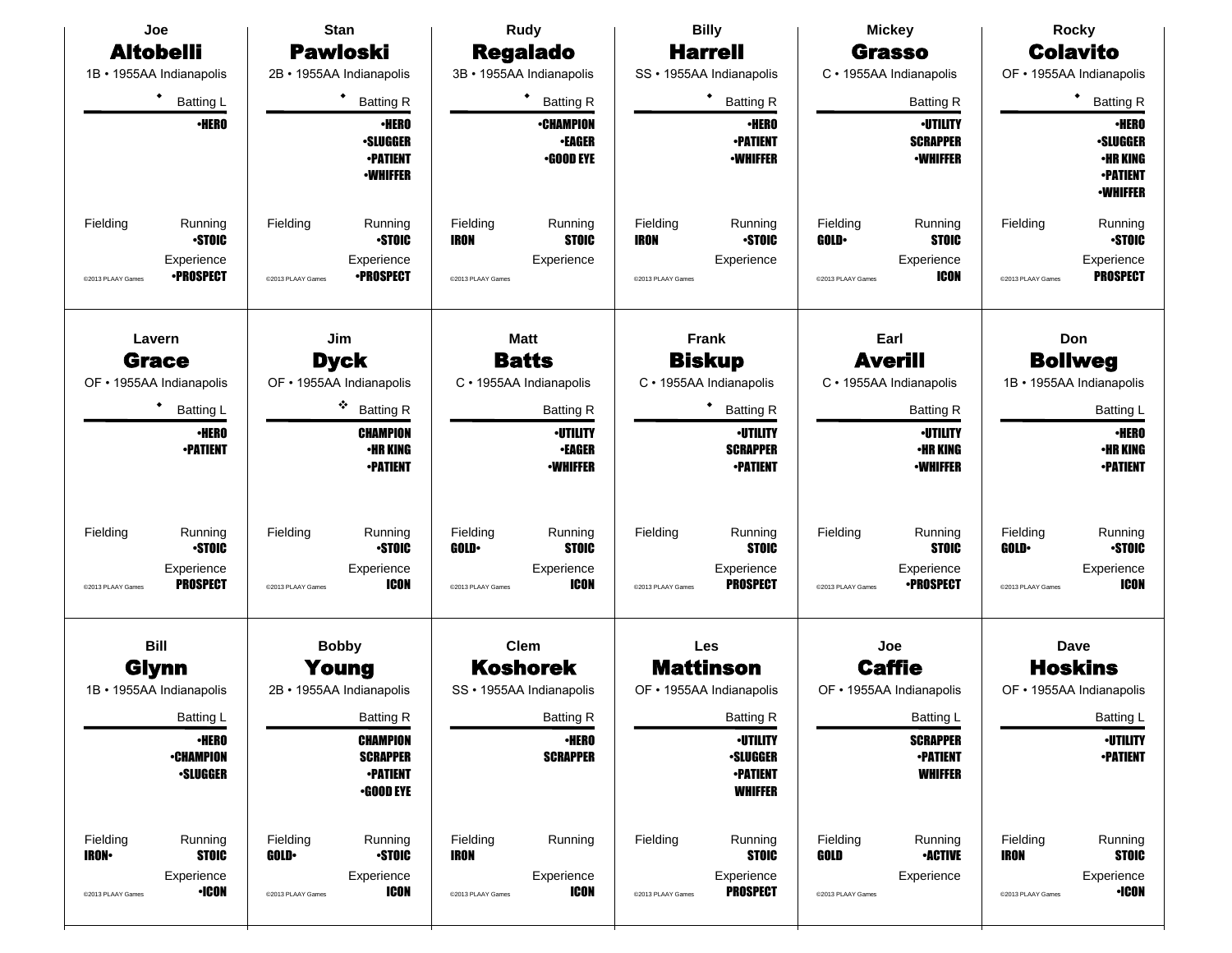|                                                                                                                                        |                                                                                                                       |                                                |                                                                                         | Hank                                                     |                                                                                                        | <b>BillyJoe</b>                                      | <b>Marion</b>                                                          |                                                    |                                                                                   | <b>Bob</b>                                                         |                                                                                           |  |
|----------------------------------------------------------------------------------------------------------------------------------------|-----------------------------------------------------------------------------------------------------------------------|------------------------------------------------|-----------------------------------------------------------------------------------------|----------------------------------------------------------|--------------------------------------------------------------------------------------------------------|------------------------------------------------------|------------------------------------------------------------------------|----------------------------------------------------|-----------------------------------------------------------------------------------|--------------------------------------------------------------------|-------------------------------------------------------------------------------------------|--|
|                                                                                                                                        |                                                                                                                       |                                                |                                                                                         |                                                          | <b>Aguirre</b><br>S/R · 1955AA Indianapolis                                                            |                                                      | <b>Davidson</b><br>R/S · 1955AA Indianapolis                           |                                                    | <b>Fricano</b><br>R/S · 1955AA Indianapolis                                       |                                                                    | <b>Hooper</b><br>RP · 1955AA Indianapolis                                                 |  |
|                                                                                                                                        |                                                                                                                       |                                                |                                                                                         |                                                          |                                                                                                        |                                                      |                                                                        | Pitching R $\cdot$                                 | <b>Batting R</b>                                                                  |                                                                    |                                                                                           |  |
|                                                                                                                                        | <b>Batting</b>                                                                                                        |                                                | <b>Batting</b>                                                                          | Pitching L<br><b>STAR</b><br><b>FLASH</b><br><b>WILD</b> | * Batting R<br><b>UTILITY</b><br><b>SAD SACK</b><br><b>SCRAPPER</b><br><b>•EAGER</b><br><b>WHIFFER</b> | Pitching L<br>WORKMAN<br><b>FLASH</b><br><b>WILD</b> | <b>Batting L</b><br>UTILITY<br><b>SCRAPPER</b><br><b>WHIFFER</b>       | <b>STRUGGLER</b><br><b>CONTROL</b>                 | UTILITY<br><b>SAD SACK</b><br><b>SCRAPPER</b><br><b>PATIENT</b><br><b>WHIFFER</b> | Pitching R<br><b>WORKMAN-</b><br><b>FLASH</b>                      | <b>Batting R</b><br><b>-SAD SACK</b><br><b>SCRAPPER</b><br><b>EAGER</b><br><b>WHIFFER</b> |  |
| Fielding                                                                                                                               | Running                                                                                                               | Fielding                                       | Running                                                                                 | Fielding<br><b>IRON</b>                                  | Running<br><b>STOIC</b>                                                                                | Fielding<br><b>IRON</b>                              | Running<br><b>STOIC</b>                                                | Fielding<br>GOLD                                   | Running<br><b>STOIC</b>                                                           | Fielding<br><b>IRON</b>                                            | Running<br><b>STOIC</b>                                                                   |  |
| @2013 PLAAY Games                                                                                                                      | Experience                                                                                                            | @2013 PLAAY Games                              | Experience                                                                              | @2013 PLAAY Games                                        | Experience                                                                                             | @2013 PLAAY Games                                    | Experience<br><b>•PROSPECT</b>                                         | @2013 PLAAY Games                                  | Experience<br><b>ICON</b>                                                         | @2013 PLAAY Games                                                  | Experience<br>ICON                                                                        |  |
| <b>Dave</b><br><b>Hoskins</b><br>S/R · 1955AA Indianapolis                                                                             | <b>Marion</b><br><b>Murszewski</b><br>S/R · 1955AA Indianapolis                                                       |                                                | Howard<br><b>Rodemoyer</b><br>S/R · 1955AA Indianapolis                                 |                                                          |                                                                                                        | Jose<br><b>Santiago</b><br>S/R · 1955AA Indianapolis |                                                                        | Jake<br><b>Striker</b><br>RP · 1955AA Indianapolis |                                                                                   | <b>Dave</b><br><b>Tomanek</b><br>S/R · 1955AA Indianapolis         |                                                                                           |  |
| Pitching R                                                                                                                             | <b>Batting L</b>                                                                                                      | Pitching L                                     | <b>Batting L</b>                                                                        | Pitching R                                               | <b>Batting R</b>                                                                                       | Pitching R                                           | 豪<br><b>Batting R</b>                                                  | Pitching L                                         | Batting L                                                                         | Pitching L                                                         | <b>Batting L</b>                                                                          |  |
| <b>WORKMAN</b><br><b>CONTROL</b>                                                                                                       | <b>·UTILITY</b><br><b>•PATIENT</b>                                                                                    | <b>FLASH</b>                                   | <b>·UTILITY</b><br><b>SAD SACK</b><br><b>SCRAPPER</b><br><b>EAGER</b><br><b>WHIFFER</b> | <b>CONTROL</b>                                           | <b>HERO</b><br><b>SCRAPPER</b><br>EAGER<br><b>•WHIFFER</b>                                             | <b>FLASH</b> •                                       | <b>-UTILITY</b><br><b>SCRAPPER</b><br><b>PATIENT</b><br><b>WHIFFER</b> | <b>STRUGGLER</b><br><b>WORKMAN</b><br><b>WILD</b>  | <b>SCRAPPER</b><br><b>EAGER</b><br><b>WHIFFER</b>                                 | <b>WORKMAN-</b><br><b>STRUGGLER</b><br><b>FLASH</b><br><b>WILD</b> | <b>•SCRAPPER</b><br><b>EAGER</b><br><b><i>•WHIFFER</i></b>                                |  |
| Fielding<br>@2013 PLAAY Games                                                                                                          | Running<br><b>STOIC</b><br>Experience<br><b>•ICON</b>                                                                 | Fielding<br><b>IRON</b> •<br>@2013 PLAAY Games | Running<br><b>STOIC</b><br>Experience                                                   | Fielding<br>GOLD<br>@2013 PLAAY Games                    | Running<br><b>STOIC</b><br>Experience                                                                  | Fielding<br>GOLD<br>@2013 PLAAY Games                | Running<br><b>STOIC</b><br>Experience                                  | Fielding<br>GOLD<br>@2013 PLAAY Games              | Running<br><b>STOIC</b><br>Experience<br><b>PROSPECT</b>                          | Fielding<br>GOLD<br>@2013 PLAAY Games                              | Running<br><b>STOIC</b><br>Experience                                                     |  |
| <b>Ted</b><br><b>Wilks</b><br>RP · 1955AA Indianapolis<br>Pitching R<br><b>WORKMAN</b><br><b>DB CONTROL</b><br>Fielding<br><b>IRON</b> | <b>Batting R</b><br><b>UTILITY</b><br><b>SAD SACK</b><br><b>-PATIENT</b><br><b>WHIFFER</b><br>Running<br><b>STOIC</b> | Pitching<br>Fielding                           | <b>Batting</b><br>Running                                                               | Pitching<br>Fielding                                     | <b>Batting</b><br>Running                                                                              | Pitching<br>Fielding                                 | Batting<br>Running                                                     | Pitching<br>Fielding                               | <b>Batting</b><br>Running                                                         | Pitching<br>Fielding                                               | <b>Batting</b><br>Running                                                                 |  |
| @2013 PLAAY Games                                                                                                                      | Experience<br><b>ICON</b>                                                                                             | @2013 PLAAY Games                              | Experience                                                                              | @2013 PLAAY Games                                        | Experience                                                                                             | @2013 PLAAY Games                                    | Experience                                                             | @2013 PLAAY Games                                  | Experience                                                                        | @2013 PLAAY Games                                                  | Experience                                                                                |  |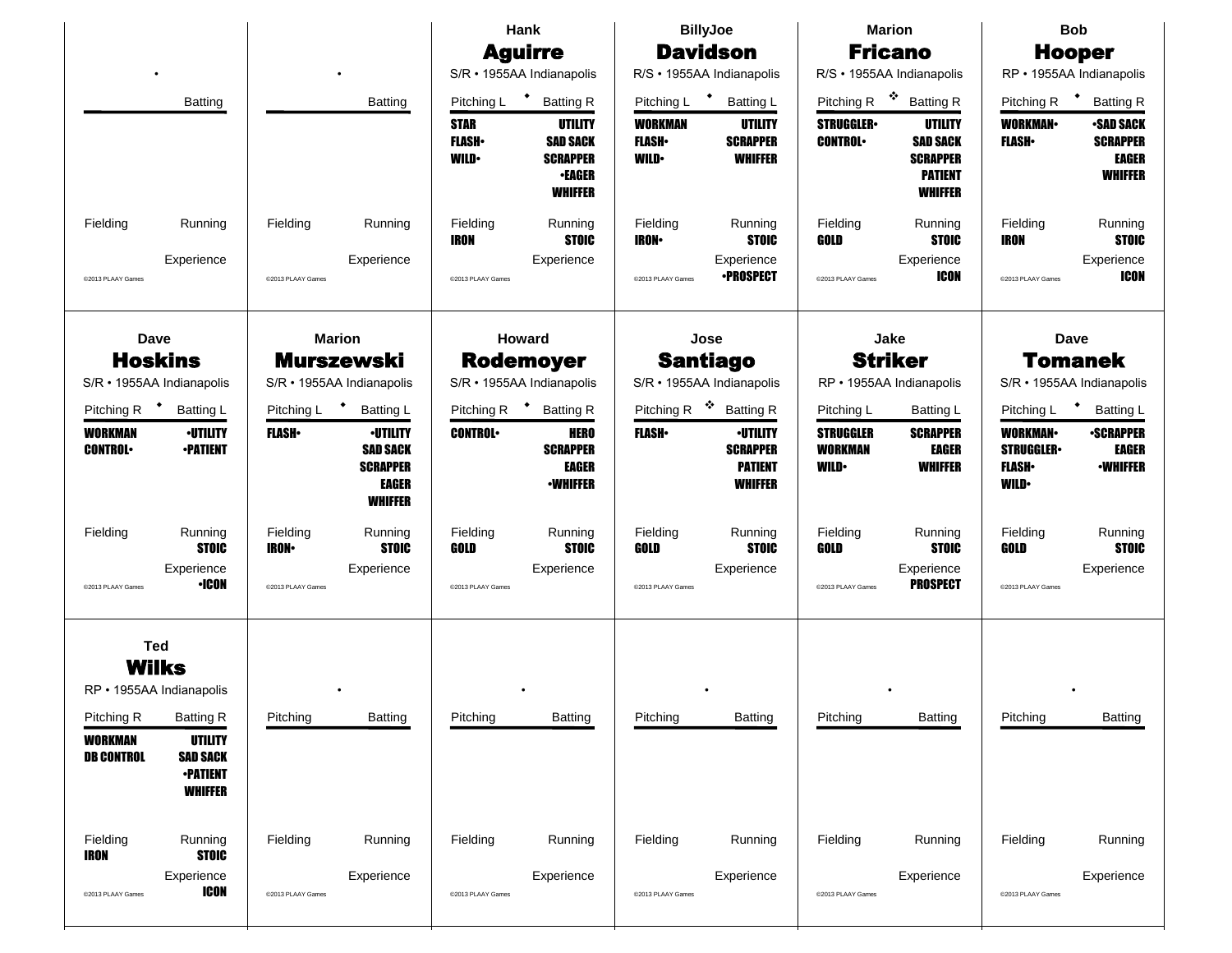| <b>Dick</b>                                                                                             | Joe                                                                                   | Frank                                                                                                     | Don<br><b>Marty</b>                                                                                      |                                                                                          | Robert                                                                         |  |
|---------------------------------------------------------------------------------------------------------|---------------------------------------------------------------------------------------|-----------------------------------------------------------------------------------------------------------|----------------------------------------------------------------------------------------------------------|------------------------------------------------------------------------------------------|--------------------------------------------------------------------------------|--|
| <b>Gernert</b>                                                                                          | <b>Tanner</b>                                                                         | <b>Malzone</b>                                                                                            | <b>Buddin</b>                                                                                            | <b>Keough</b>                                                                            | <b>Broome</b>                                                                  |  |
| 1B · 1955AA Louisville                                                                                  | 2B · 1955AA Louisville                                                                | 3B · 1955AA Louisville                                                                                    | SS · 1955AA Louisville                                                                                   | OF • 1955AA Louisville                                                                   | OF • 1955AA Louisville                                                         |  |
| $\bullet$<br><b>Batting R</b>                                                                           | ٠<br><b>Batting R</b>                                                                 | ٠<br><b>Batting R</b>                                                                                     | ٠<br><b>Batting R</b>                                                                                    | $\blacklozenge$<br><b>Batting L</b>                                                      | ٠<br><b>Batting L</b>                                                          |  |
| <b>HERO</b><br><b>•HR KING</b><br><b>•SLUGGER</b><br><b>PATIENT</b><br><b>WHIFFER</b>                   | <b>·HERO</b><br><b>EAGER</b><br><b>WHIFFER</b>                                        | <b>•CHAMPION</b><br><b>•EAGER</b><br><b>•GOOD EYE</b>                                                     | <b>HERO</b><br><b>·SLUGGER</b>                                                                           | <b>•CHAMPION</b><br><b>-PATIENT</b><br><b>•WHIFFER</b>                                   | <b>·HERO</b><br><b>•HR KING</b><br><b>PATIENT</b><br><b>GOOD EYE</b>           |  |
| Fielding<br>Running<br><b>STOIC</b><br><b>IRON</b><br>Experience<br>@2013 PLAAY Games                   | Fielding<br>Running<br><b>STOIC</b><br><b>IRON</b><br>Experience<br>@2013 PLAAY Games | Fielding<br>Running<br><b>STOIC</b><br><b>IRON</b><br>Experience<br>@2013 PLAAY Games                     | Fielding<br>Running<br><b>STOIC</b><br><b>IRON</b><br>Experience<br><b>PROSPECT</b><br>@2013 PLAAY Games | Fielding<br>Running<br><b>GOLD</b><br>Experience<br><b>PROSPECT</b><br>@2013 PLAAY Games | Fielding<br>Running<br><b>STOIC</b><br>Experience<br>ICON<br>@2013 PLAAY Games |  |
| Haywood<br>Don<br><b>Sullivan</b><br><b>Lenhardt</b><br>OF • 1955AA Louisville<br>C · 1955AA Louisville |                                                                                       | E.J.<br><b>Buck</b><br>C · 1955AA Louisville                                                              | Ray<br><b>Holton</b><br>C · 1955AA Louisville                                                            | <b>Marvin</b><br><b>Stendel</b><br>OF • 1955AA Louisville                                | Owen<br><b>Friend</b><br>2B · 1955AA Louisville                                |  |
| ۰<br><b>Batting R</b>                                                                                   | <b>Batting R</b>                                                                      | ۰<br><b>Batting L</b>                                                                                     | ۰<br><b>Batting R</b>                                                                                    | <b>Batting R</b>                                                                         | <b>Batting R</b>                                                               |  |
| <b>-SLUGGER</b><br><b>-PATIENT</b><br><b>•WHIFFER</b>                                                   | <b>-SCRAPPER</b><br><b>•EAGER</b><br><b>-WHIFFER</b>                                  | <b>·UTILITY</b><br><b>PATIENT</b><br><b>WHIFFER</b>                                                       | <b>SCRAPPER</b><br><b>•EAGER</b><br><b>•GOOD EYE</b>                                                     | ∙CHAMPION<br><b>PATIENT</b><br><b>•WHIFFER</b>                                           | <b>-SAD SACK</b><br><b>SCRAPPER</b><br><b>•EAGER</b><br><b>-WHIFFER</b>        |  |
| Fielding<br>Running<br><b>STOIC</b><br>Experience<br><b>ICON</b><br>@2013 PLAAY Games                   | Fielding<br>Running<br><b>STOIC</b><br><b>GOLD</b><br>Experience<br>@2013 PLAAY Games | Fielding<br>Running<br><b>IRON-</b><br><b>STOIC</b><br>Experience<br>@2013 PLAAY Games                    | Fielding<br>Running<br><b>STOIC</b><br><b>GOLD</b><br>Experience<br>@2013 PLAAY Games                    | Fielding<br>Running<br><b>STOIC</b><br><b>IRON</b><br>Experience<br>@2013 PLAAY Games    | Fielding<br>Running<br>Experience<br>@2013 PLAAY Games                         |  |
| John<br><b>Charvat</b><br>2B · 1955AA Louisville                                                        | <b>Thomas</b><br><b>Casagrande</b><br>1B · 1955AA Louisville                          | Al<br><b>Van Alstyne</b><br>OF • 1955AA Louisville                                                        |                                                                                                          |                                                                                          |                                                                                |  |
| <b>Batting R</b><br><b>•HERO</b><br><b>SCRAPPER</b><br><b>•EAGER</b>                                    | <b>Batting L</b><br><b>•HERO</b><br><b>•CHAMPION</b><br><b>WHIFFER</b>                | <b>Batting R</b><br><b>•HERO</b><br><b>•CHAMPION</b><br><b>SCRAPPER</b><br><b>EAGER</b><br><b>WHIFFER</b> | <b>Batting</b>                                                                                           | Batting                                                                                  | Batting                                                                        |  |
| Fielding<br>Running<br><b>STOIC</b><br>Experience<br><b>PROSPECT</b><br>@2013 PLAAY Games               | Fielding<br>Running<br><b>STOIC</b><br>Experience<br>@2013 PLAAY Games                | Fielding<br>Running<br><b>IRON-</b><br>Experience<br>@2013 PLAAY Games                                    | Fielding<br>Running<br>Experience<br>@2013 PLAAY Games                                                   | Fielding<br>Running<br>Experience<br>@2013 PLAAY Games                                   | Fielding<br>Running<br>Experience<br>@2013 PLAAY Games                         |  |
|                                                                                                         |                                                                                       |                                                                                                           |                                                                                                          |                                                                                          |                                                                                |  |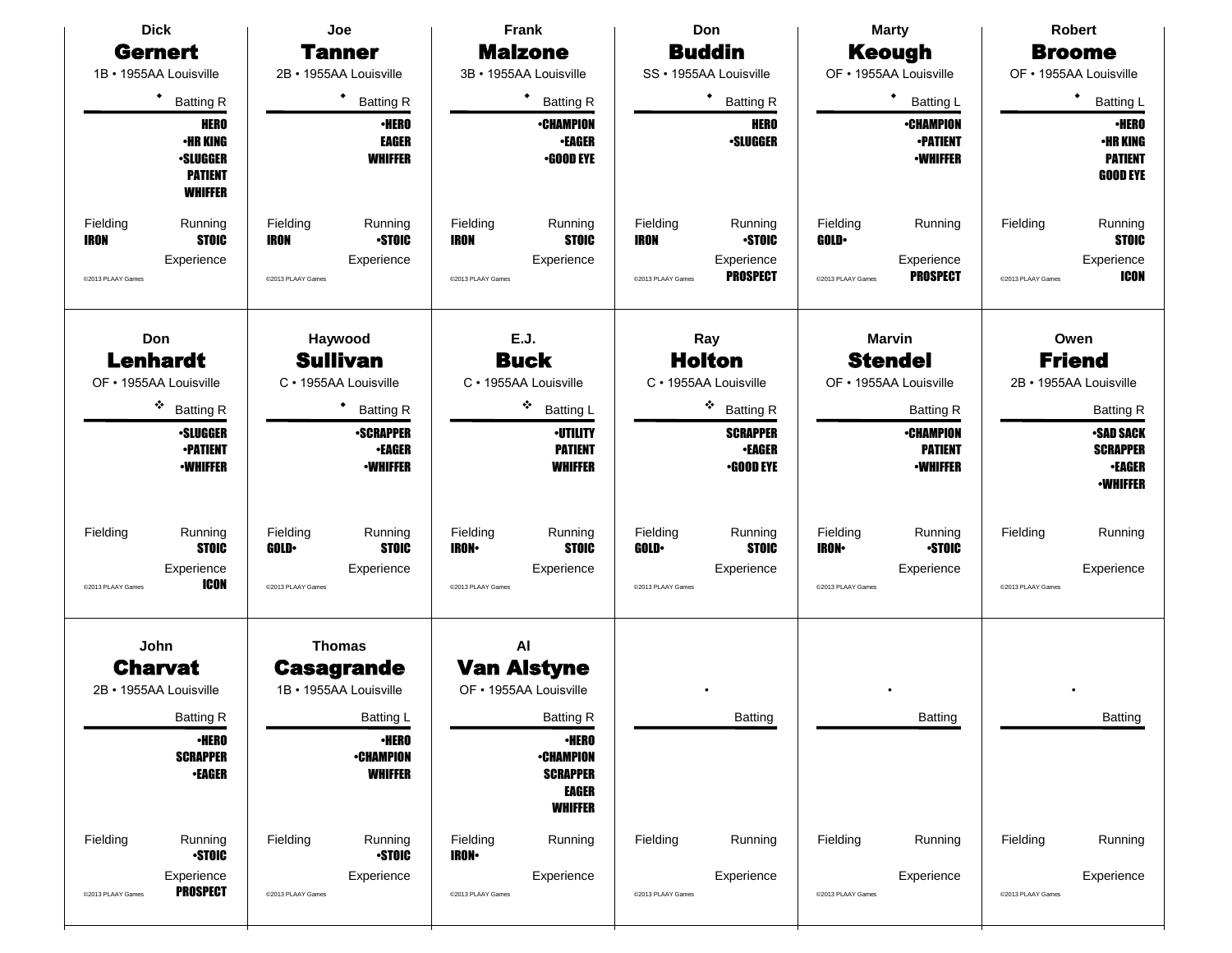|                   |                                                                                                                  |                               |                                                                                           |                             | Jerry<br><b>Casale</b>                                                               |                                                        | <b>Thomas</b><br><b>Casagrande</b>                                      | <b>Tex</b><br><b>Clevenger</b>                      |                                                                                        | AI<br><b>Curtis</b>                                 |                                                                                          |
|-------------------|------------------------------------------------------------------------------------------------------------------|-------------------------------|-------------------------------------------------------------------------------------------|-----------------------------|--------------------------------------------------------------------------------------|--------------------------------------------------------|-------------------------------------------------------------------------|-----------------------------------------------------|----------------------------------------------------------------------------------------|-----------------------------------------------------|------------------------------------------------------------------------------------------|
|                   |                                                                                                                  |                               |                                                                                           |                             | SP/RP · 1955AA Louisville                                                            |                                                        | RP/SP · 1955AA Louisville                                               |                                                     | SP/RP · 1955AA Louisville                                                              |                                                     | SP · 1955AA Louisville                                                                   |
|                   | <b>Batting</b>                                                                                                   |                               | <b>Batting</b>                                                                            | Pitching R                  | $\ddot{\phantom{1}}$<br><b>Batting R</b>                                             | Pitching L                                             | 豪<br><b>Batting L</b>                                                   | Pitching R <sup>+</sup>                             | <b>Batting R</b>                                                                       | Pitching R                                          | <b>Batting R</b>                                                                         |
|                   |                                                                                                                  |                               |                                                                                           | <b>STAR</b><br><b>FLASH</b> | <b>•HERO</b><br><b>•SLUGGER</b><br><b>•HR KING</b><br><b>EAGER</b><br><b>WHIFFER</b> | <b>WORKMAN</b>                                         | <b>•HERO</b><br><b>•CHAMPION</b><br><b>WHIFFER</b>                      | <b>CONTROL</b>                                      | <b>SAD SACK</b><br><b>UTILITY</b><br><b>SCRAPPER</b><br><b>EAGER</b><br><b>WHIFFER</b> |                                                     | UTILITY<br><b>SCRAPPER</b><br><b>EAGER</b><br><b>WHIFFER</b>                             |
| Fielding          | Running                                                                                                          | Fielding                      | Running                                                                                   | Fielding<br>IRON            | Running<br><b>STOIC</b>                                                              | Fielding                                               | Running<br><b>STOIC</b>                                                 | Fielding                                            | Running<br><b>STOIC</b>                                                                | Fielding<br>GOLD                                    | Running<br><b>STOIC</b>                                                                  |
| @2013 PLAAY Games | Experience                                                                                                       | @2013 PLAAY Games             | Experience                                                                                | @2013 PLAAY Games           | Experience<br><b>PROSPECT</b>                                                        | @2013 PLAAY Games                                      | Experience                                                              | @2013 PLAAY Games                                   | Experience<br><b>•PROSPECT</b>                                                         | @2013 PLAAY Games                                   | Experience                                                                               |
|                   | AI<br><b>Russ</b><br><b>Schroll</b><br><b>Kemmerer</b><br>SP/RP · 1955AA Louisville<br>SP/RP · 1955AA Louisville |                               |                                                                                           |                             | <b>Bill</b><br><b>Slack</b><br>RP · 1955AA Louisville                                | Riverboat<br><b>Smith</b><br>RP/SP · 1955AA Louisville |                                                                         | Bob G.<br><b>Smith</b><br>SP/RP · 1955AA Louisville |                                                                                        | <b>Duane</b><br>Wilson<br>RP/SP · 1955AA Louisville |                                                                                          |
| Pitching R        | <b>Batting R</b>                                                                                                 | Pitching R <sup>+</sup>       | <b>Batting R</b>                                                                          | Pitching R                  | Batting L                                                                            | Pitching L <sup>+</sup>                                | <b>Batting R</b>                                                        | Pitching L                                          | <b>Batting R</b>                                                                       | Pitching L                                          | 豪<br><b>Batting L</b>                                                                    |
| <b>WORKMAN</b>    | UTILITY<br><b>SAD SACK</b><br><b>SCRAPPER</b><br>EAGER<br><b>WHIFFER</b>                                         | <b>FLASH</b> •<br><b>WILD</b> | <b>-UTILITY</b><br><b>-SAD SACK</b><br><b>-SCRAPPER</b><br><b>EAGER</b><br><b>WHIFFER</b> | <b>WORKMAN</b>              | <b>SCRAPPER</b><br><b>PATIENT</b><br><b>WHIFFER</b>                                  | <b>FLASH</b>                                           | <b>·UTILITY</b><br><b>SAD SACK</b><br><b>SCRAPPER</b><br><b>WHIFFER</b> | ACE.<br><b>FLASH</b> •                              | <b>SAD SACK</b><br><b>SCRAPPER</b><br><b>WHIFFER</b>                                   | <b>WILD</b>                                         | <b>SAD SACK</b><br>UTILITY<br><b>SCRAPPER</b><br><b>•EAGER</b><br><b><i>•WHIFFER</i></b> |
| Fielding          | Running<br><b>STOIC</b>                                                                                          | Fielding<br>IRON              | Running<br><b>STOIC</b>                                                                   | Fielding<br>GOLD            | Running<br><b>STOIC</b>                                                              | Fielding                                               | Running<br><b>STOIC</b>                                                 | Fielding                                            | Running<br><b>STOIC</b>                                                                | Fielding<br><b>IRON</b> •                           | Running<br><b>STOIC</b>                                                                  |
| @2013 PLAAY Games | Experience                                                                                                       | @2013 PLAAY Games             | Experience                                                                                | @2013 PLAAY Games           | Experience<br><b>•PROSPECT</b>                                                       | @2013 PLAAY Games                                      | Experience                                                              | @2013 PLAAY Games                                   | Experience                                                                             | @2013 PLAAY Games                                   | Experience<br><b>PROSPECT</b>                                                            |
| Pitching          | <b>Batting</b>                                                                                                   | Pitching                      | <b>Batting</b>                                                                            | Pitching                    | <b>Batting</b>                                                                       | Pitching                                               | <b>Batting</b>                                                          | Pitching                                            | Batting                                                                                | Pitching                                            | <b>Batting</b>                                                                           |
| Fielding          | Running                                                                                                          | Fielding                      | Running                                                                                   | Fielding                    | Running                                                                              | Fielding                                               | Running                                                                 | Fielding                                            | Running                                                                                | Fielding                                            | Running                                                                                  |
| @2013 PLAAY Games | Experience                                                                                                       | @2013 PLAAY Games             | Experience                                                                                | @2013 PLAAY Games           | Experience                                                                           | @2013 PLAAY Games                                      | Experience                                                              | @2013 PLAAY Games                                   | Experience                                                                             | @2013 PLAAY Games                                   | Experience                                                                               |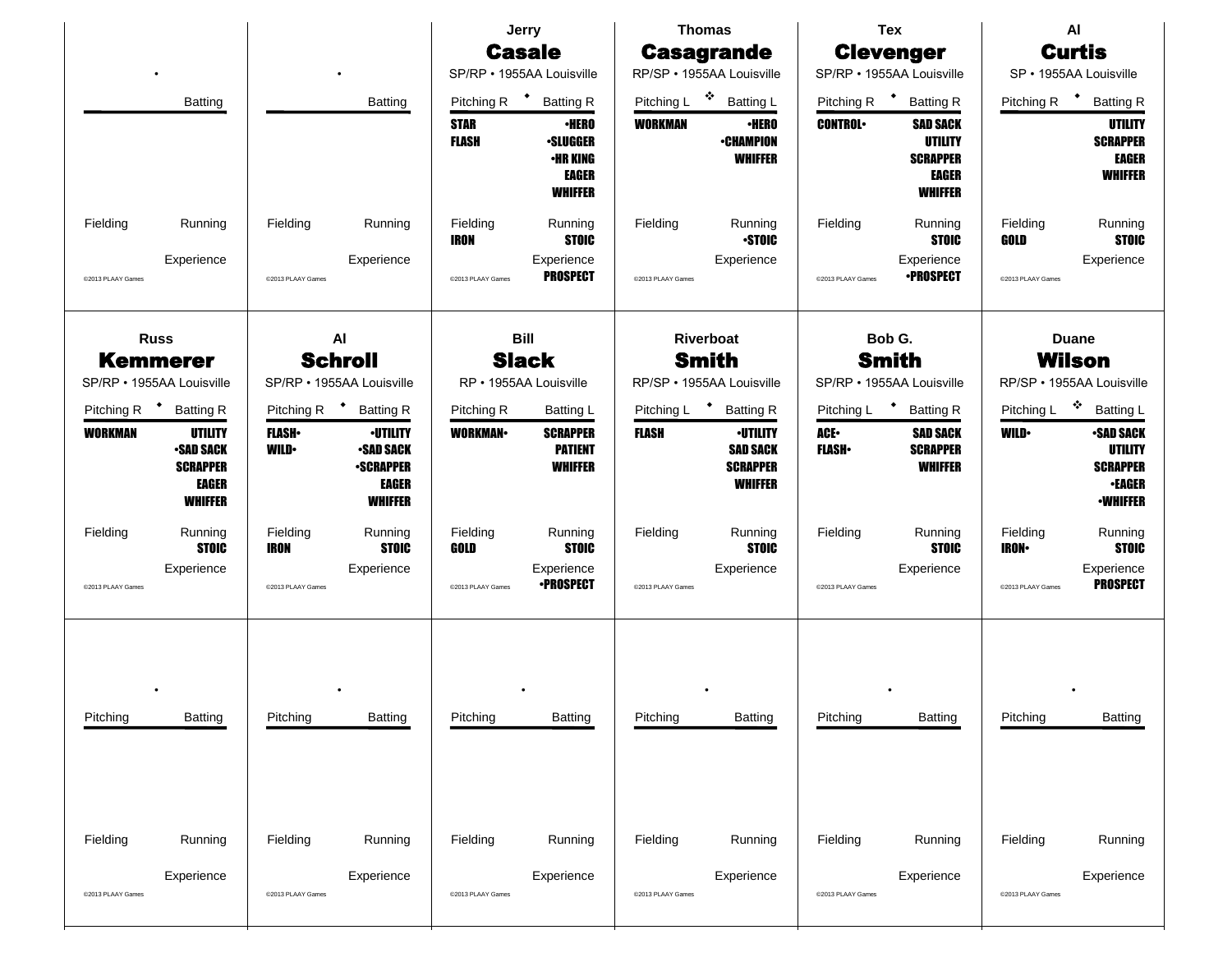| Don                                                | Wayne                                              | Rance                                              | <b>Eddie</b>                                       | Carl                                               | George                                             |  |
|----------------------------------------------------|----------------------------------------------------|----------------------------------------------------|----------------------------------------------------|----------------------------------------------------|----------------------------------------------------|--|
| <b>Bollweg</b>                                     | <b>Terwilliger</b>                                 | <b>Pless</b>                                       | <b>Bressoud</b>                                    | <b>Sawatski</b>                                    | <b>Wilson</b>                                      |  |
| 1B • 1955AA Minneapolis                            | 2B · 1955AA Minneapolis                            | 3B · 1955AA Minneapolis                            | SS · 1955AA Minneapolis                            | C · 1955AA Minneapolis                             | OF • 1955AA Minneapolis                            |  |
| ۰<br><b>Batting L</b>                              | ❖ Batting R                                        | ٠<br><b>Batting R</b>                              | <b>Batting R</b>                                   | ٠<br><b>Batting L</b>                              | ٠<br><b>Batting L</b>                              |  |
| <b>•HERO</b>                                       | <b>HERO</b>                                        | <b>•CHAMPION</b>                                   | <b>·SLUGGER</b>                                    | <b>·HERO</b>                                       | <b>HERO</b>                                        |  |
| <b>•HR KING</b><br><b>•PATIENT</b>                 | <b>-PATIENT</b>                                    | <b>·HERO</b><br><b>·SLUGGER</b>                    | <b>WHIFFER</b>                                     | <b>HR KING</b><br><b>-PATIENT</b>                  | <b>-SLUGGER</b><br><b>•HR KING</b>                 |  |
|                                                    |                                                    | <b>•HR KING</b>                                    |                                                    | <b>WHIFFER</b>                                     |                                                    |  |
| Fielding<br>Running                                | Fielding<br>Running                                | Fielding<br>Running                                | Fielding<br>Running                                | Fielding<br>Running                                | Running<br>Fielding                                |  |
| <b>STOIC</b><br><b>GOLD</b>                        |                                                    | <b>STOIC</b><br><b>GOLD</b>                        | <b>STOIC</b><br><b>IRON</b>                        | <b>STOIC</b><br><b>GOLD</b>                        | <b>STOIC</b><br><b>IRON</b>                        |  |
| Experience<br><b>ICON</b><br>@2013 PLAAY Games     | Experience<br><b>•ICON</b><br>@2013 PLAAY Games    | Experience<br><b>•ICON</b><br>@2013 PLAAY Games    | Experience<br><b>PROSPECT</b><br>@2013 PLAAY Games | Experience<br>@2013 PLAAY Games                    | Experience<br><b>•ICON</b><br>@2013 PLAAY Games    |  |
|                                                    |                                                    |                                                    |                                                    |                                                    |                                                    |  |
| <b>Bob</b><br>Lennon                               | Guilford<br><b>Dickens</b>                         | <b>Monte</b><br><b>Irvin</b>                       | Ron<br><b>Northey</b>                              | Joe<br><b>Bracchitta</b>                           | <b>Eric</b><br><b>Rodin</b>                        |  |
| OF • 1955AA Minneapolis                            | OF • 1955AA Minneapolis                            | OF • 1955AA Minneapolis                            | OF • 1955AA Minneapolis                            | OF • 1955AA Minneapolis                            | OF • 1955AA Minneapolis                            |  |
| ۰<br><b>Batting L</b>                              | 交易<br><b>Batting R</b>                             | 交易<br><b>Batting R</b>                             | <b>Batting L</b>                                   | <b>Batting L</b>                                   | <b>Batting R</b>                                   |  |
| <b>•HERO</b>                                       | <b>·HERO</b>                                       | <b>•HERO</b>                                       | <b>-HERO</b>                                       | <b>HERO</b>                                        | <b>·WHIFFER</b>                                    |  |
| <b>HR KING</b>                                     | <b>·SLUGGER</b>                                    | <b>•CHAMPION</b>                                   | <b>•CHAMPION</b>                                   | <b>PATIENT</b>                                     |                                                    |  |
| <b>•PATIENT</b><br><b>•WHIFFER</b>                 | <b>•PATIENT</b><br><b>WHIFFER</b>                  | <b>SLUGGER</b><br><b>PATIENT</b>                   | <b>.SLUGGER</b><br>•HR KING                        | <b>•WHIFFER</b>                                    |                                                    |  |
|                                                    |                                                    |                                                    | <b>•PATIENT</b>                                    |                                                    |                                                    |  |
| Fielding<br>Running<br><b>STOIC</b>                | Running<br>Fielding<br><b>STOIC</b>                | Fielding<br>Running<br><b>STOIC</b>                | Fielding<br>Running<br><b>STOIC</b><br><b>IRON</b> | Running<br>Fielding<br><b>STOIC</b>                | Running<br>Fielding<br><b>STOIC</b>                |  |
| Experience                                         | Experience                                         | Experience                                         | Experience                                         | Experience                                         | Experience                                         |  |
| @2013 PLAAY Games                                  | @2013 PLAAY Games                                  | ICON<br>@2013 PLAAY Games                          | ICON<br>@2013 PLAAY Games                          | @2013 PLAAY Games                                  | @2013 PLAAY Games                                  |  |
| Fred                                               | Gail                                               | <b>Billy</b>                                       | Ray                                                | Amado                                              | <b>Foster</b>                                      |  |
| <b>Richards</b>                                    | <b>Harris</b>                                      | <b>Gardner</b>                                     | <b>Dabek</b>                                       | <b>Ibanez</b>                                      | <b>Castleman</b>                                   |  |
| 1B • 1955AA Minneapolis                            | 1B · 1955AA Minneapolis                            | 2B · 1955AA Minneapolis                            | C · 1955AA Minneapolis                             | SS · 1955AA Minneapolis                            | 3B · 1955AA Minneapolis                            |  |
| <b>Batting L</b>                                   | Batting L                                          | <b>Batting R</b>                                   | <b>Batting R</b>                                   | <b>Batting R</b>                                   | <b>Batting R</b>                                   |  |
| <b>UTILITY</b>                                     | <b>•CHAMPION</b>                                   | <b>•CHAMPION</b>                                   | <b>UTILITY</b>                                     | <b>UTILITY</b>                                     | <b>•CHAMPION</b>                                   |  |
| <b>EAGER</b><br><b>-WHIFFER</b>                    | <b>·SLUGGER</b><br><b>HR KING</b>                  | <b>.SLUGGER</b><br><b>•HR KING</b>                 | <b>SCRAPPER</b><br><b>-WHIFFER</b>                 | <b>SCRAPPER</b><br><b>-PATIENT</b>                 | <b>•HR KING</b><br><b>WHIFFER</b>                  |  |
|                                                    | <b>-WHIFFER</b>                                    | <b>-EAGER</b><br><b>•WHIFFER</b>                   |                                                    | <b>-WHIFFER</b>                                    |                                                    |  |
| Fielding<br>Running<br><b>STOIC</b><br><b>GOLD</b> | Fielding<br>Running<br><b>GOLD</b><br><b>STOIC</b> | Fielding<br>Running<br><b>STOIC</b><br><b>IRON</b> | Fielding<br>Running<br><b>STOIC</b>                | Fielding<br>Running<br><b>STOIC</b><br><b>IRON</b> | Running<br>Fielding<br><b>IRON</b><br><b>STOIC</b> |  |
| Experience                                         | Experience                                         | Experience                                         | Experience                                         | Experience                                         | Experience                                         |  |
| @2013 PLAAY Games                                  | <b>•PROSPECT</b><br>@2013 PLAAY Games              | @2013 PLAAY Games                                  | @2013 PLAAY Games                                  | <b>ICON</b><br>@2013 PLAAY Games                   | <b>•PROSPECT</b><br>@2013 PLAAY Games              |  |
|                                                    |                                                    |                                                    |                                                    |                                                    |                                                    |  |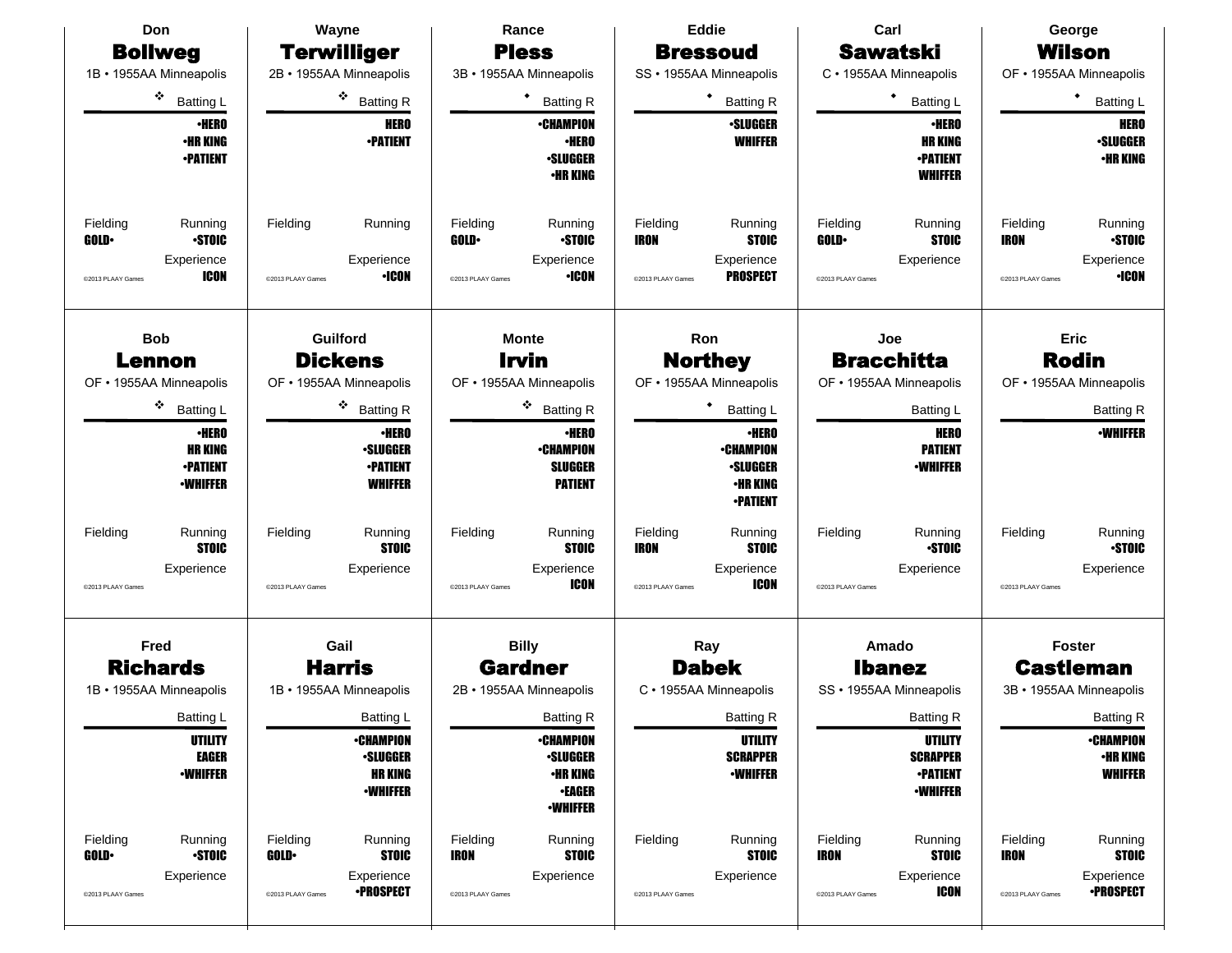|                                                | Lou<br><b>Ortiz</b><br>2B • 1955AA Minneapolis                                                                               |                                                                    |                                                                                                                           |                                                             | AI<br>Worthington<br>SP · 1955AA Minneapolis                                                       |                                              | Jim<br><b>Constable</b><br>S/R · 1955AA Minneapolis                                                         |                                                                 | <b>AI</b><br>Corwin<br>S/R · 1955AA Minneapolis                                                     | <b>Alex</b><br><b>Konikowski</b><br>R/S • 1955AA Minneapolis   |                                                                                                             |
|------------------------------------------------|------------------------------------------------------------------------------------------------------------------------------|--------------------------------------------------------------------|---------------------------------------------------------------------------------------------------------------------------|-------------------------------------------------------------|----------------------------------------------------------------------------------------------------|----------------------------------------------|-------------------------------------------------------------------------------------------------------------|-----------------------------------------------------------------|-----------------------------------------------------------------------------------------------------|----------------------------------------------------------------|-------------------------------------------------------------------------------------------------------------|
|                                                | <b>Batting R</b><br><b>•HR KING</b><br><b>•EAGER</b>                                                                         |                                                                    | <b>Batting</b>                                                                                                            | Pitching R<br><b>STAR</b><br><b>FLASH</b>                   | * Batting R<br>UTILITY<br><b>-EAGER</b><br><b>WHIFFER</b>                                          | Pitching L<br><b>WORKMAN</b><br><b>FLASH</b> | <b>Batting B</b><br><b>•UTILITY</b><br><b>SAD SACK</b><br><b>SCRAPPER</b><br><b>EAGER</b><br><b>WHIFFER</b> | Pitching R<br><b>STRUGGLER</b>                                  | <b>Batting R</b><br>UTILITY<br><b>SCRAPPER</b><br><b>EAGER</b><br><b>WHIFFER</b>                    | Pitching R<br><b>WORKMAN</b><br><b>FLASH</b><br><b>CONTROL</b> | <b>Batting R</b><br><b>·UTILITY</b><br><b>SAD SACK</b><br><b>SCRAPPER</b><br><b>EAGER</b><br><b>WHIFFER</b> |
| Fielding<br><b>IRON</b><br>@2013 PLAAY Games   | Running<br><b>STOIC</b><br>Experience<br><b>ICON</b>                                                                         | Fielding<br>@2013 PLAAY Games                                      | Running<br>Experience                                                                                                     | Fielding<br><b>IRON</b><br>@2013 PLAAY Games                | Running<br><b>STOIC</b><br>Experience                                                              | Fielding<br><b>IRON</b><br>@2013 PLAAY Games | Running<br><b>STOIC</b><br>Experience<br><b>PROSPECT</b>                                                    | Fielding<br><b>IRON</b><br>@2013 PLAAY Games                    | Running<br><b>STOIC</b><br>Experience                                                               | Fielding<br><b>IRON</b><br>@2013 PLAAY Games                   | Running<br><b>STOIC</b><br>Experience                                                                       |
|                                                | Joe<br><b>Margoneri</b><br>S/R · 1955AA Minneapolis                                                                          |                                                                    | <b>Floyd</b><br><b>Melliere</b><br>S/R · 1955AA Minneapolis                                                               |                                                             | Ramon<br><b>Harry</b><br><b>Monzant</b><br>SP · 1955AA Minneapolis                                 |                                              | <b>Nicholas</b><br>R/S · 1955AA Minneapolis                                                                 |                                                                 | Ralph<br><b>Branca</b><br>R/S · 1955AA Minneapolis                                                  |                                                                | <b>Bud</b><br><b>Byerly</b><br>RP • 1955AA Minneapolis                                                      |
| Pitching L<br><b>WORKMAN</b><br><b>FLASH</b> • | <b>Batting L</b><br><b>-SAD SACK</b><br><b>SCRAPPER</b><br><b>EAGER</b><br><b>WHIFFER</b>                                    | Pitching R<br><b>WORKMAN</b>                                       | <b>Batting R</b><br><b>SAD SACK</b><br><b>SCRAPPER</b><br><b>EAGER</b><br><b>WHIFFER</b>                                  | Pitching R<br><b>STAR</b><br><b>FLASH</b><br><b>CONTROL</b> | 豪<br><b>Batting R</b><br><b>·UTILITY</b><br><b>SAD SACK</b><br><b>SCRAPPER</b><br>EAGER<br>WHIFFER | Pitching R<br><b>WORKMAN</b><br><b>FLASH</b> | <b>Batting R</b><br><b>-SAD SACK</b><br><b>SCRAPPER</b><br><b>WHIFFER</b>                                   | Pitching R<br><b>STRUGGLER</b><br><b>WORKMAN</b><br><b>WILD</b> | <b>Batting R</b><br>UTILITY<br><b>SAD SACK</b><br><b>SCRAPPER</b><br><b>EAGER</b><br><b>WHIFFER</b> | Pitching R<br><b>STAR-</b><br><b>FLASH</b><br><b>CONTROL</b>   | <b>Batting R</b><br><b>•UTILITY</b><br><b>SCRAPPER</b><br><b>PATIENT</b><br><b>WHIFFER</b>                  |
| Fielding<br>GOLD<br>@2013 PLAAY Games          | Running<br><b>STOIC</b><br>Experience                                                                                        | Fielding<br>@2013 PLAAY Games                                      | Running<br><b>STOIC</b><br>Experience<br><b>•ICON</b>                                                                     | Fielding<br>@2013 PLAAY Games                               | Running<br><b>STOIC</b><br>Experience<br><b>PROSPECT</b>                                           | Fielding<br>GOLD<br>@2013 PLAAY Games        | Running<br><b>STOIC</b><br>Experience                                                                       | Fielding<br>@2013 PLAAY Games                                   | Running<br><b>STOIC</b><br>Experience<br><b>•ICON</b>                                               | Fielding<br>GOLD<br>@2013 PLAAY Games                          | Running<br><b>STOIC</b><br>Experience<br>ICON                                                               |
| Pitching R<br><b>WORKMAN</b>                   | <b>Bobby</b><br><b>Hogue</b><br>RP • 1955AA Minneapolis<br><b>Batting R</b><br>UTILITY<br><b>SAD SACK</b><br><b>SCRAPPER</b> | Pitching L<br><b>WORKMAN</b><br><b>STRUGGLER</b><br><b>CONTROL</b> | AI<br><b>Olsen</b><br>RP • 1955AA Minneapolis<br><b>Batting L</b><br><b>UTILITY</b><br><b>SAD SACK</b><br><b>SCRAPPER</b> | Pitching                                                    | Batting                                                                                            | Pitching                                     | Batting                                                                                                     | Pitching                                                        | Batting                                                                                             | Pitching                                                       | Batting                                                                                                     |
| Fielding<br><b>IRON-</b><br>@2013 PLAAY Games  | <b>EAGER</b><br><b>WHIFFER</b><br>Running<br><b>STOIC</b><br>Experience<br><b>ICON</b>                                       | Fielding<br><b>IRON</b><br>@2013 PLAAY Games                       | <b>EAGER</b><br><b>WHIFFER</b><br>Running<br><b>STOIC</b><br>Experience<br><b>ICON</b>                                    | Fielding<br>@2013 PLAAY Games                               | Running<br>Experience                                                                              | Fielding<br>@2013 PLAAY Games                | Running<br>Experience                                                                                       | Fielding<br>@2013 PLAAY Games                                   | Running<br>Experience                                                                               | Fielding<br>@2013 PLAAY Games                                  | Running<br>Experience                                                                                       |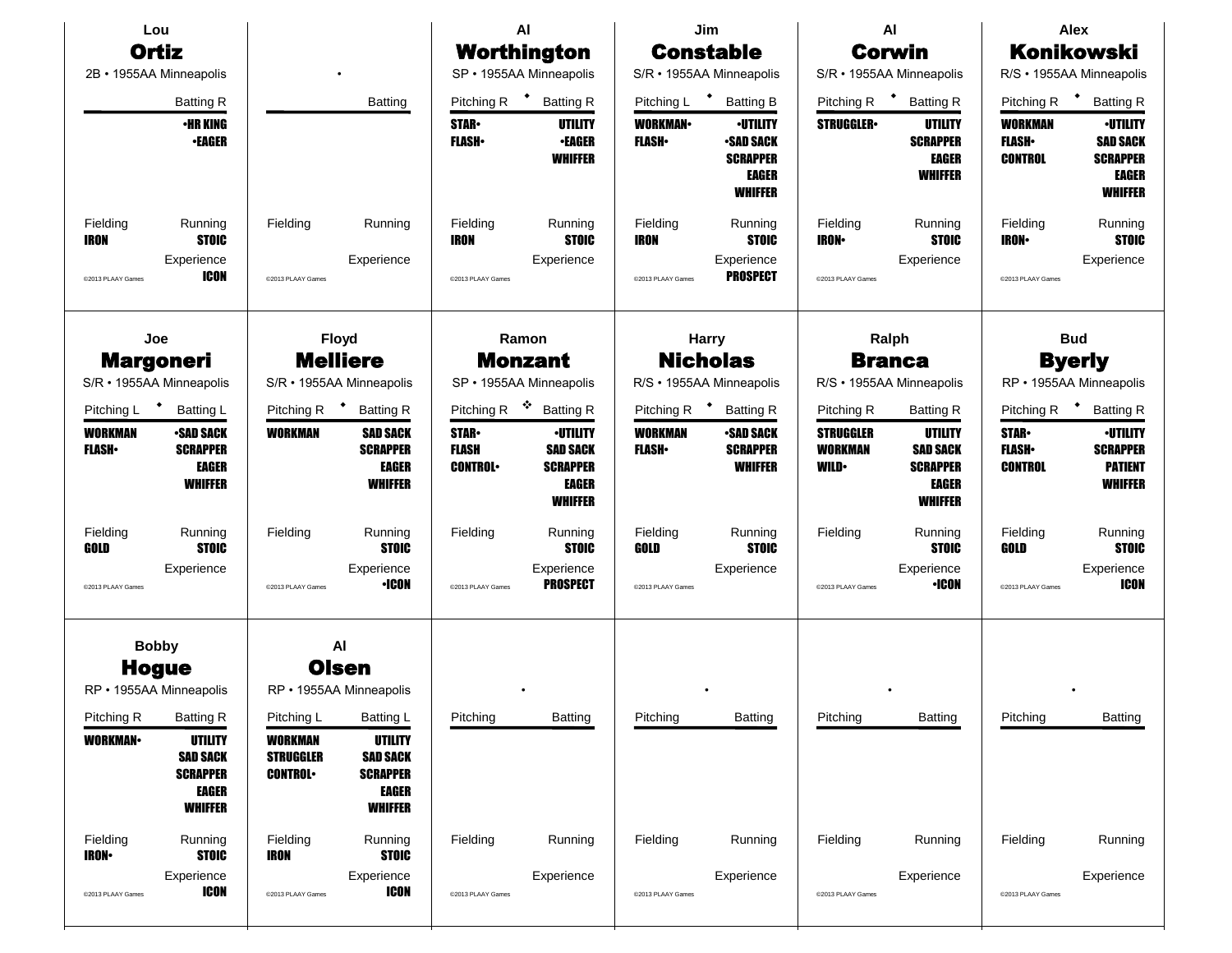| <b>Tom</b>                                                             | Don                                                                                       | <b>Wally</b>                                                                          | <b>Dick</b>                                                                       | <b>Dick</b>                                                                            | Danny                                                                                   |  |
|------------------------------------------------------------------------|-------------------------------------------------------------------------------------------|---------------------------------------------------------------------------------------|-----------------------------------------------------------------------------------|----------------------------------------------------------------------------------------|-----------------------------------------------------------------------------------------|--|
| <b>Alston</b>                                                          | <b>Blasingame</b>                                                                         | <b>Lammers</b>                                                                        | <b>Schofield</b>                                                                  | <b>Rand</b>                                                                            | <b>Schell</b>                                                                           |  |
| 1B · 1955AA Omaha                                                      | 2B · 1955AA Omaha                                                                         | 3B · 1955AA Omaha                                                                     | SS · 1955AA Omaha                                                                 | C · 1955AA Omaha                                                                       | OF · 1955AA Omaha                                                                       |  |
| ٠<br><b>Batting L</b>                                                  | ٠<br>Batting L                                                                            | ٠<br><b>Batting R</b>                                                                 | ٠<br><b>Batting B</b>                                                             | ۰<br><b>Batting R</b>                                                                  | ٠<br><b>Batting R</b>                                                                   |  |
| <b>•HERO</b>                                                           | <b>HERO</b><br><b>-SCRAPPER</b><br><b>PATIENT</b><br><b>•GOOD EYE</b>                     | <b>•SCRAPPER</b><br><b>-PATIENT</b><br><b>-WHIFFER</b>                                | <b>•HERO</b><br><b>-SCRAPPER</b><br><b>•PATIENT</b><br><b>WHIFFER</b>             | <b>PATIENT</b><br><b>WHIFFER</b>                                                       | <b>•HERO</b><br><b>•CHAMPION</b><br><b>•HR KING</b><br><b>PATIENT</b>                   |  |
| Fielding<br>Running<br>Experience<br><b>•ICON</b><br>@2013 PLAAY Games | Fielding<br>Running<br><b>•ACTIVE</b><br><b>IRON</b> •<br>Experience<br>@2013 PLAAY Games | Fielding<br>Running<br><b>IRON</b><br>Experience<br>@2013 PLAAY Games                 | Fielding<br>Running<br>IRON<br>Experience<br><b>PROSPECT</b><br>@2013 PLAAY Games | Fielding<br>Running<br><b>STOIC</b><br>Experience<br>@2013 PLAAY Games                 | Fielding<br>Running<br><b>STOIC</b><br><b>IRON</b> •<br>Experience<br>@2013 PLAAY Games |  |
| <b>Eddie</b><br><b>Phillips</b><br>OF • 1955AA Omaha                   | <b>Frank</b><br><b>Carswell</b><br>OF • 1955AA Omaha                                      | <b>Charlie</b><br><b>Peete</b><br>OF · 1955AA Omaha                                   | Gerry<br>Thomas<br>3B · 1955AA Omaha                                              | Pete<br><b>Riggan</b><br>C · 1955AA Omaha                                              | Mo<br><b>Mozzali</b><br>1B · 1955AA Omaha                                               |  |
| ٠<br><b>Batting B</b>                                                  | ۰<br><b>Batting R</b>                                                                     | ❖<br><b>Batting L</b>                                                                 | ٠<br>Batting L                                                                    | ۰<br><b>Batting L</b>                                                                  | ٠<br><b>Batting L</b>                                                                   |  |
| <b><i>•UTILITY</i></b>                                                 | <b>•HERO</b><br><b>-CHAMPION</b><br><b>•GOOD EYE</b>                                      | <b>•CHAMPION</b><br><b>•EAGER</b><br><b>•WHIFFER</b>                                  | <b>•EAGER</b><br><b>WHIFFER</b>                                                   | <b>·UTILITY</b><br>•HR KING<br><b>-PATIENT</b><br><b>WHIFFER</b>                       | <b>·HR KING</b><br><b>-PATIENT</b><br><b>•GOOD EYE</b>                                  |  |
| Fielding<br>Running<br><b>STOIC</b><br>Experience<br>@2013 PLAAY Games | Fielding<br>Running<br><b>STOIC</b><br>Experience<br><b>ICON</b><br>@2013 PLAAY Games     | Fielding<br>Running<br><b>IRON-</b><br>Experience<br>@2013 PLAAY Games                | Fielding<br>Running<br><b>STOIC</b><br>IRON<br>Experience<br>@2013 PLAAY Games    | Fielding<br>Running<br><b>STOIC</b><br>Experience<br><b>ICON</b><br>@2013 PLAAY Games  | Fielding<br>Running<br><b>STOIC</b><br>Experience<br><b>ICON</b><br>@2013 PLAAY Games   |  |
| <b>Dick</b><br><b>Kokos</b><br>OF • 1955AA Omaha                       | Fred<br><b>Koenig</b><br>OF • 1955AA Omaha                                                | Gill<br><b>Daley</b><br>OF • 1955AA Omaha                                             | Herb<br><b>Adams</b><br>OF • 1955AA Omaha                                         | Walter<br><b>Derucki</b><br>3B · 1955AA Omaha                                          |                                                                                         |  |
| <b>Batting L</b><br><b>HERO</b><br><b>-PATIENT</b><br><b>-WHIFFER</b>  | <b>Batting R</b><br><b>·UTILITY</b><br><b>EAGER</b><br><b>-WHIFFER</b>                    | <b>Batting L</b><br>UTILITY<br><b>SCRAPPER</b><br><b>EAGER</b><br><b>•WHIFFER</b>     | <b>Batting L</b><br><b>SCRAPPER</b><br><b>•EAGER</b><br><b>•GOOD EYE</b>          | <b>Batting R</b><br><b>UTILITY</b><br><b>WHIFFER</b>                                   | Batting                                                                                 |  |
| Fielding<br>Running<br><b>STOIC</b><br>Experience<br>@2013 PLAAY Games | Fielding<br>Running<br><b>STOIC</b><br>Experience<br><b>ICON</b><br>@2013 PLAAY Games     | Fielding<br>Running<br><b>STOIC</b><br><b>IRON</b><br>Experience<br>@2013 PLAAY Games | Fielding<br>Running<br><b>STOIC</b><br>Experience<br>@2013 PLAAY Games            | Fielding<br>Running<br><b>STOIC</b><br>Experience<br>$\cdot$ ICON<br>@2013 PLAAY Games | Fielding<br>Running<br>Experience<br>@2013 PLAAY Games                                  |  |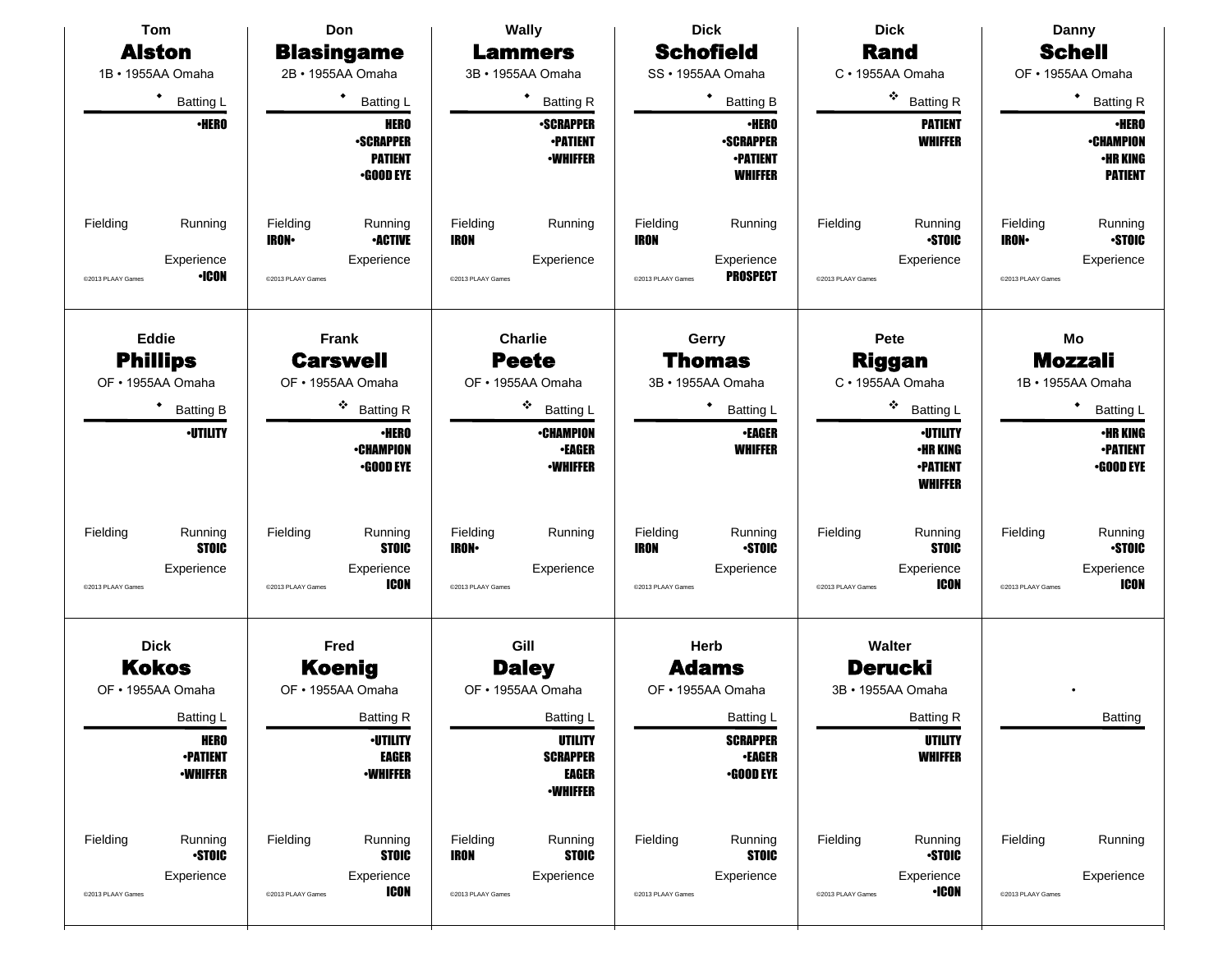|                                                                                                                                                                                                               |                                                                                                                                                                                 | <b>Stu</b><br><b>Miller</b><br>SP/RP · 1955AA Omaha                                                                                                                              | Jim<br><b>Pearce</b><br>SP/RP · 1955AA Omaha                                                                                                                                               | Williard<br><b>Schmidt</b><br>SP/RP · 1955AA Omaha                                                                                    | Jim<br><b>Willis</b><br>SP/RP · 1955AA Omaha                                                                                                                    |  |
|---------------------------------------------------------------------------------------------------------------------------------------------------------------------------------------------------------------|---------------------------------------------------------------------------------------------------------------------------------------------------------------------------------|----------------------------------------------------------------------------------------------------------------------------------------------------------------------------------|--------------------------------------------------------------------------------------------------------------------------------------------------------------------------------------------|---------------------------------------------------------------------------------------------------------------------------------------|-----------------------------------------------------------------------------------------------------------------------------------------------------------------|--|
| <b>Batting</b>                                                                                                                                                                                                | <b>Batting</b>                                                                                                                                                                  | $\ddot{\phantom{1}}$<br>Pitching R<br><b>Batting R</b><br><b>STAR</b><br><b>SAD SACK</b><br><b>FLASH</b><br><b>SCRAPPER</b><br><b>CONTROL</b><br><b>EAGER</b><br><b>-WHIFFER</b> | Pitching R <sup>+</sup><br><b>Batting R</b><br><b>STAR</b><br><b>SAD SACK</b><br><b>FLASH</b><br><b>SCRAPPER</b><br><b>CONTROL</b><br><b>EAGER</b><br><b>WHIFFER</b>                       | 樂<br>Pitching R<br><b>Batting R</b><br>ACE.<br><b>-SAD SACK</b><br><b>FLASH</b><br>EAGER<br><b>WHIFFER</b>                            | 豪<br>Pitching R<br><b>Batting L</b><br><b>SAD SACK</b><br><b>WORKMAN</b><br><b>SCRAPPER</b><br><b>EAGER</b><br><b>WHIFFER</b>                                   |  |
| Fielding<br>Running<br>Experience<br>@2013 PLAAY Games                                                                                                                                                        | Fielding<br>Running<br>Experience<br>@2013 PLAAY Games                                                                                                                          | Fielding<br>Running<br><b>STOIC</b><br>Experience<br>@2013 PLAAY Games                                                                                                           | Fielding<br>Running<br><b>STOIC</b><br>Experience<br>ICON<br>@2013 PLAAY Games                                                                                                             | Fielding<br>Running<br><b>STOIC</b><br>Experience<br>@2013 PLAAY Games                                                                | Fielding<br>Running<br><b>STOIC</b><br>Experience<br>@2013 PLAAY Games                                                                                          |  |
| Gary<br><b>Blaylock</b><br>SP/RP · 1955AA Omaha                                                                                                                                                               | Gordon<br>Jones<br>SP/RP · 1955AA Omaha                                                                                                                                         |                                                                                                                                                                                  | <b>Bobby</b><br><b>Tiefenauer</b><br>RP/SP · 1955AA Omaha                                                                                                                                  | Memo<br>Luna<br>RP/SP · 1955AA Omaha                                                                                                  | <b>Ross</b><br><b>Grimsley</b><br>SP/RP · 1955AA Omaha                                                                                                          |  |
| Pitching R<br><b>Batting R</b><br><b>STRUGGLER</b><br>UTILITY<br><b>SAD SACK</b><br><b>SCRAPPER</b><br>EAGER<br><b>WHIFFER</b>                                                                                | Pitching R<br><b>Batting R</b><br><b>WORKMAN-</b><br><b>·UTILITY</b><br><b>FLASH</b><br><b>SAD SACK</b><br><b>CONTROL</b><br><b>SCRAPPER</b><br><b>EAGER</b><br><b>-WHIFFER</b> | Pitching R <sup>+</sup><br><b>Batting R</b><br><b>WORKMAN</b><br><b>•SAD SACK</b><br><b>-SCRAPPER</b><br><b>FLASH</b><br><b>EAGER</b><br><b>CONTROL</b><br><b>WHIFFER</b>        | Pitching R <sup><math>\cdot</math></sup><br><b>Batting R</b><br><b>·UTILITY</b><br><b>STAR</b><br><b>CONTROL</b><br><b>SAD SACK</b><br><b>SCRAPPER</b><br><b>PATIENT</b><br><b>WHIFFER</b> | Pitching L<br><b>Batting L</b><br><b>STRUGGLER</b><br><b>-UTILITY</b><br><b>CONTROL</b><br><b>SCRAPPER</b><br>EAGER<br><b>WHIFFER</b> | <b>Batting L</b><br>Pitching L<br><b>FLASH</b><br><b>-UTILITY</b><br><b>CONTROL</b><br><b>SAD SACK</b><br><b>SCRAPPER</b><br><b>•PATIENT</b><br><b>-WHIFFER</b> |  |
| Fielding<br>Running<br><b>STOIC</b><br>Experience<br>@2013 PLAAY Games                                                                                                                                        | Fielding<br>Running<br><b>STOIC</b><br>Experience<br>@2013 PLAAY Games                                                                                                          | Fielding<br>Running<br><b>STOIC</b><br><b>IRON</b><br>Experience<br>@2013 PLAAY Games                                                                                            | Fielding<br>Running<br><b>STOIC</b><br>Experience<br>@2013 PLAAY Games                                                                                                                     | Fielding<br>Running<br><b>STOIC</b><br>Experience<br>@2013 PLAAY Games                                                                | Fielding<br>Running<br><b>STOIC</b><br>Experience<br><b>ICON</b><br>@2013 PLAAY Games                                                                           |  |
| <b>Bob</b><br><b>Clear</b><br>RP/SP · 1955AA Omaha<br><b>ANGER</b><br>Pitching R<br><b>Batting R</b><br><b>WORKMAN</b><br><b>·UTILITY</b><br><b>FLASH</b><br><b>UTILITY</b><br><b>WILD</b><br><b>SCRAPPER</b> | George<br><b>Spencer</b><br>RP · 1955AA Omaha<br>Pitching R<br><b>Batting R</b><br><b>WORKMAN</b><br>UTILITY<br><b>SAD SACK</b><br><b>CONTROL</b><br><b>SCRAPPER</b>            | Pitching<br>Batting                                                                                                                                                              | Pitching<br>Batting                                                                                                                                                                        | Pitching<br>Batting                                                                                                                   | Pitching<br>Batting                                                                                                                                             |  |
| <b>EAGER</b><br><b>WHIFFER</b><br>Fielding<br>Running<br><b>STOIC</b><br>Experience<br>@2013 PLAAY Games                                                                                                      | <b>WHIFFER</b><br>Fielding<br>Running<br><b>STOIC</b><br>Experience<br>@2013 PLAAY Games                                                                                        | Fielding<br>Running<br>Experience<br>@2013 PLAAY Games                                                                                                                           | Fielding<br>Running<br>Experience<br>@2013 PLAAY Games                                                                                                                                     | Fielding<br>Running<br>Experience<br>@2013 PLAAY Games                                                                                | Fielding<br>Running<br>Experience<br>@2013 PLAAY Games                                                                                                          |  |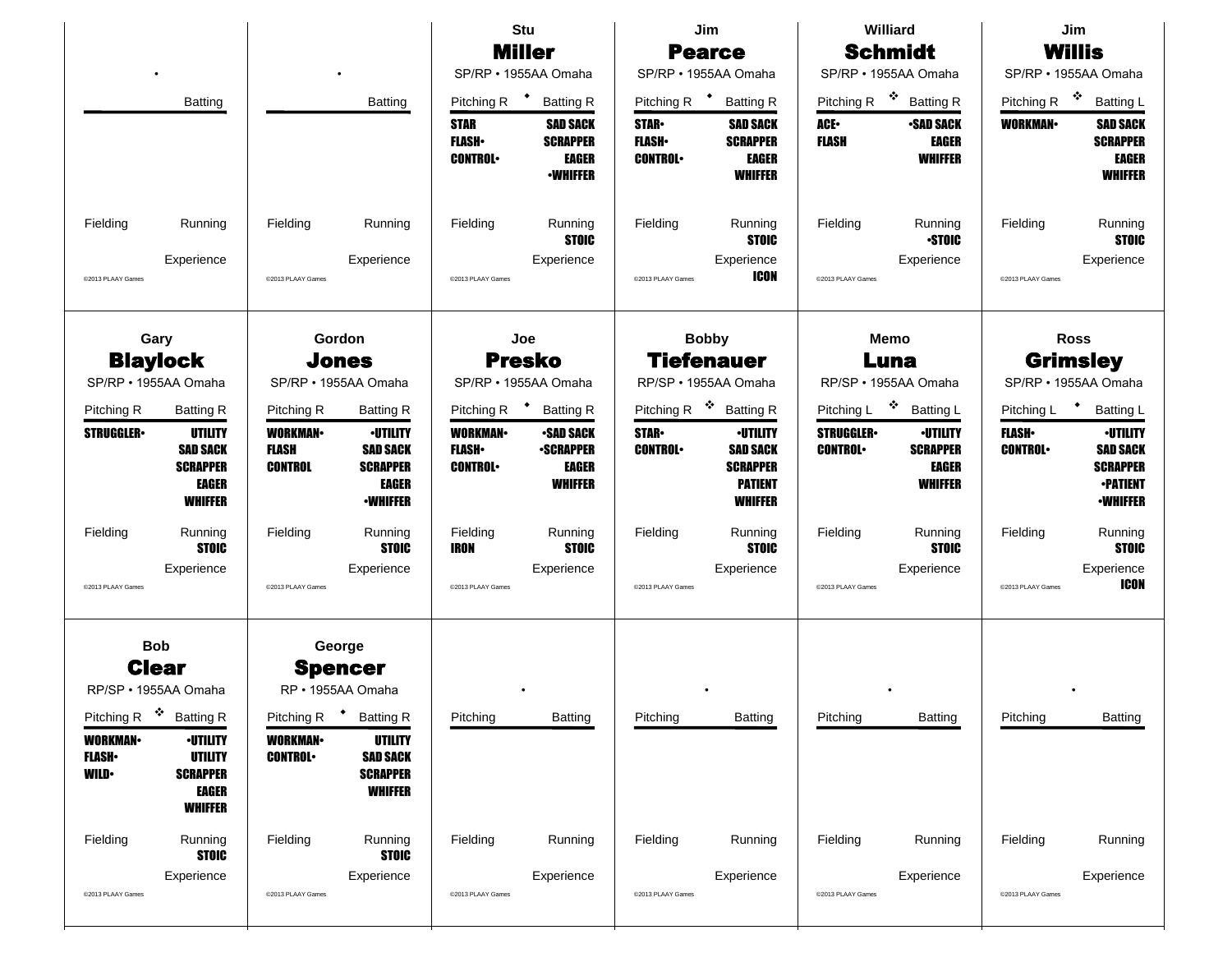| <b>Norm</b>                                                                                                                     | Roy                                                                                                       | Tim<br>Lyle<br>Jasper                                                                         |                                                                                                       | Walt                                                                                  |                                                                                                       |  |  |
|---------------------------------------------------------------------------------------------------------------------------------|-----------------------------------------------------------------------------------------------------------|-----------------------------------------------------------------------------------------------|-------------------------------------------------------------------------------------------------------|---------------------------------------------------------------------------------------|-------------------------------------------------------------------------------------------------------|--|--|
| <b>Larker</b>                                                                                                                   | <b>Hartsfield</b>                                                                                         | <b>Olsen</b>                                                                                  | <b>Spears</b>                                                                                         | Thompson                                                                              | <b>Moryn</b>                                                                                          |  |  |
| 1B • 1955AA St Paul                                                                                                             | 2B · 1955AA St Paul                                                                                       | 3B · 1955AA St Paul                                                                           | SS · 1955AA St Paul                                                                                   | C · 1955AA St Paul                                                                    | OF • 1955AA St Paul                                                                                   |  |  |
| ٠<br><b>Batting L</b>                                                                                                           | ٠<br><b>Batting R</b>                                                                                     | ※<br><b>Batting R</b>                                                                         | ٠<br><b>Batting R</b>                                                                                 | $\bullet$<br><b>Batting L</b>                                                         | ٠<br>Batting L                                                                                        |  |  |
| <b>•CHAMPION</b><br><b>·SLUGGER</b>                                                                                             | <b>·SLUGGER</b><br><b>•HR KING</b><br><b>-WHIFFER</b>                                                     | <b>•CHAMPION</b><br><b>EAGER</b>                                                              | <b>•HERO</b><br><b>·SLUGGER</b>                                                                       | <b>HERO</b><br><b>-SCRAPPER</b><br><b>•GOOD EYE</b>                                   | <b>•SLUGGER</b><br><b>•HR KING</b><br><b>-PATIENT</b><br><b>WHIFFER</b>                               |  |  |
| Fielding<br>Running<br><b>STOIC</b><br>Experience<br>@2013 PLAAY Games                                                          | Fielding<br>Running<br><b>STOIC</b><br><b>IRON</b><br>Experience<br><b>•ICON</b><br>@2013 PLAAY Games     | Fielding<br>Running<br>Experience<br>@2013 PLAAY Games                                        | Fielding<br>Running<br><b>STOIC</b><br>IRON<br>Experience<br>@2013 PLAAY Games                        | Fielding<br>Running<br>Experience<br><b>ICON</b><br>@2013 PLAAY Games                 | Fielding<br>Running<br><b>STOIC</b><br><b>IRON</b><br>Experience<br><b>·ICON</b><br>@2013 PLAAY Games |  |  |
| <b>Bert</b>                                                                                                                     | <b>Bud</b>                                                                                                | <b>Ernest</b>                                                                                 | <b>Bill</b>                                                                                           | Willie                                                                                | <b>Bob</b>                                                                                            |  |  |
| <b>Hamric</b>                                                                                                                   | <b>Hutson</b>                                                                                             | <b>Yelen</b>                                                                                  | <b>Sharman</b>                                                                                        | <b>Borkowski</b><br><b>Davis</b>                                                      |                                                                                                       |  |  |
| OF • 1955AA St Paul                                                                                                             | OF • 1955AA St Paul                                                                                       | C · 1955AA St Paul                                                                            | 3B • 1955AA St Paul                                                                                   | 3B · 1955AA St Paul                                                                   | OF • 1955AA St Paul                                                                                   |  |  |
| ٠<br><b>Batting L</b>                                                                                                           | ٠<br><b>Batting R</b>                                                                                     | ۰<br><b>Batting R</b>                                                                         | <b>Batting R</b>                                                                                      | <b>Batting R</b>                                                                      | <b>Batting R</b>                                                                                      |  |  |
| <b>HERO</b><br><b>WHIFFER</b>                                                                                                   | <b>HERO</b><br><b>•HR KING</b><br><b>-PATIENT</b><br><b>-WHIFFER</b>                                      | <b>SCRAPPER</b><br><b>•WHIFFER</b>                                                            | <b>HERO</b><br><b>.GOOD EYE</b>                                                                       | <b>SAD SACK</b><br><b>WHIFFER</b>                                                     | <b>-CHAMPION</b><br><b>·HERO</b><br><b>•WHIFFER</b>                                                   |  |  |
| Fielding<br>Running<br><b>•ACTIVE</b><br><b>IRON</b> •<br>Experience<br>@2013 PLAAY Games                                       | Fielding<br>Running<br><b>STOIC</b><br>Experience<br><b>•ICON</b><br>@2013 PLAAY Games                    | Fielding<br>Running<br><b>STOIC</b><br><b>GOLD</b><br>Experience<br>ICON<br>@2013 PLAAY Games | Fielding<br>Running<br><b>STOIC</b><br><b>IRON</b><br>Experience<br><b>·ICON</b><br>@2013 PLAAY Games | Fielding<br>Running<br><b>STOIC</b><br><b>IRON</b><br>Experience<br>@2013 PLAAY Games | Fielding<br>Running<br><b>STOIC</b><br><b>IRON</b><br>Experience<br>$\cdot$ ICON<br>@2013 PLAAY Games |  |  |
| <b>Edward</b><br><b>Moore</b><br>OF • 1955AA St Paul<br><b>Batting R</b><br><b>SAD SACK</b><br><b>PATIENT</b><br><b>WHIFFER</b> | <b>Stan</b><br><b>Rojek</b><br>2B · 1955AA St Paul<br><b>Batting</b><br><b>UTILITY</b><br><b>SCRAPPER</b> | Batting                                                                                       | Batting                                                                                               | Batting                                                                               | Batting                                                                                               |  |  |
| Fielding<br>Running<br><b>STOIC</b><br>Experience<br>@2013 PLAAY Games                                                          | Fielding<br>Running<br><b>STOIC</b><br>Experience<br><b>ICON</b><br>@2013 PLAAY Games                     | Fielding<br>Running<br>Experience<br>@2013 PLAAY Games                                        | Fielding<br>Running<br>Experience<br>@2013 PLAAY Games                                                | Fielding<br>Running<br>Experience<br>@2013 PLAAY Games                                | Fielding<br>Running<br>Experience<br>@2013 PLAAY Games                                                |  |  |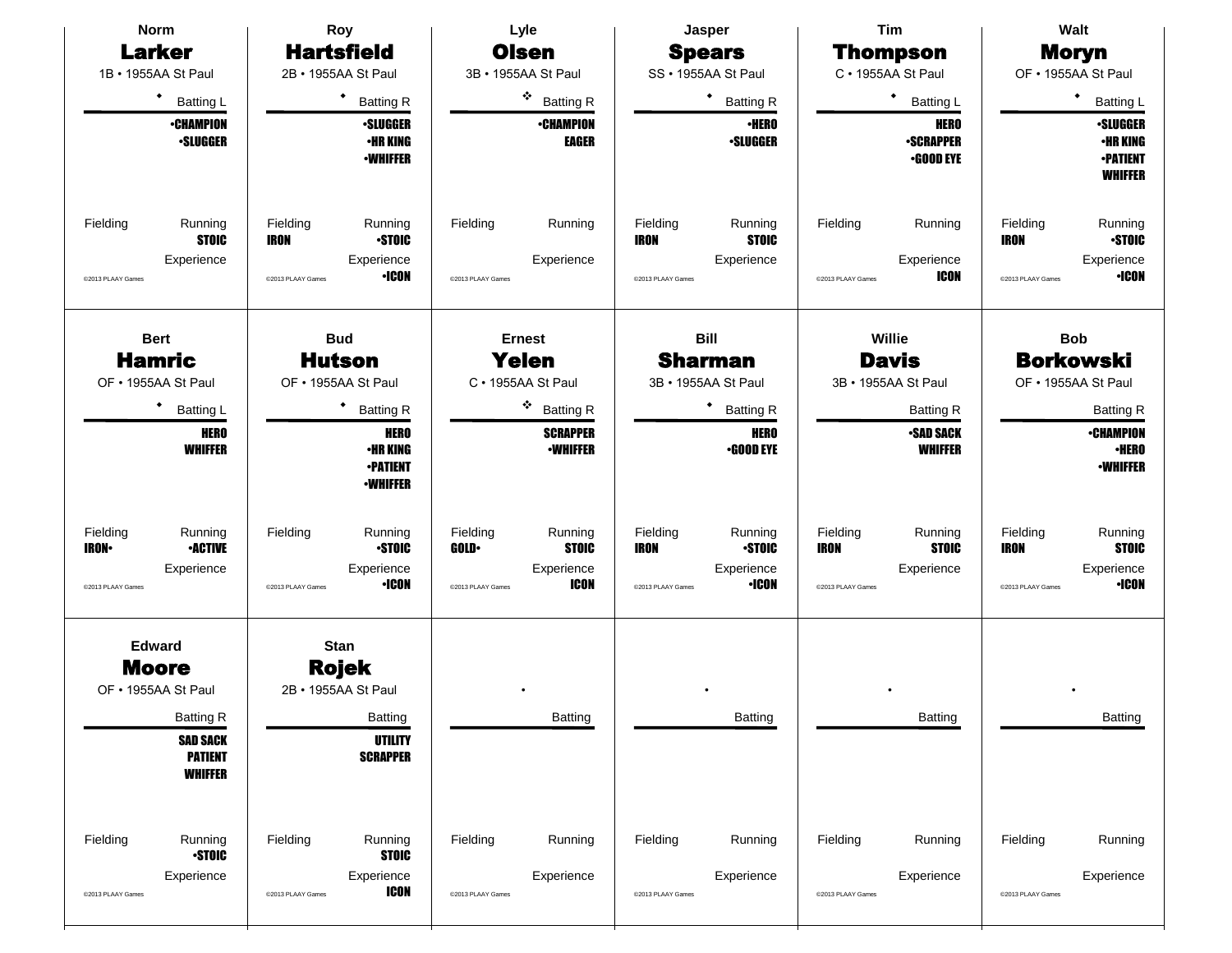|                                  |                                                               |                                  |                                                                      | Joe<br>Fred                                                                   |                                                                                         | Don                              |                                                                                  | <b>Dave</b>                                                |                                                                |                                                            |                                                                                           |
|----------------------------------|---------------------------------------------------------------|----------------------------------|----------------------------------------------------------------------|-------------------------------------------------------------------------------|-----------------------------------------------------------------------------------------|----------------------------------|----------------------------------------------------------------------------------|------------------------------------------------------------|----------------------------------------------------------------|------------------------------------------------------------|-------------------------------------------------------------------------------------------|
|                                  |                                                               |                                  |                                                                      |                                                                               | <b>Baczewski</b>                                                                        |                                  | <b>Baliga</b>                                                                    |                                                            | <b>Bessent</b>                                                 |                                                            | <b>Cole</b>                                                                               |
|                                  |                                                               |                                  |                                                                      |                                                                               | SP/RP • 1955AA St Paul                                                                  |                                  | RP/SP · 1955AA St Paul                                                           |                                                            | SP/RP · 1955AA St Paul                                         |                                                            | RP/SP · 1955AA St Paul                                                                    |
|                                  | Batting                                                       |                                  | <b>Batting</b>                                                       | Pitching L                                                                    | $\ddot{\phantom{1}}$<br><b>Batting L</b>                                                | Pitching R                       | <b>Batting R</b>                                                                 | Pitching R                                                 | 交易<br><b>Batting R</b>                                         | Pitching R                                                 | <b>Batting R</b>                                                                          |
|                                  |                                                               |                                  |                                                                      | <b>STRUGGLER</b>                                                              | <b>-UTILITY</b><br><b>SAD SACK</b><br><b>SCRAPPER</b><br><b>EAGER</b><br><b>WHIFFER</b> | <b>STRUGGLER</b>                 | UTILITY<br><b>SAD SACK</b><br><b>SCRAPPER</b><br><b>•EAGER</b><br><b>WHIFFER</b> | <b>STAR</b><br><b>CONTROL</b>                              | <b>-SAD SACK</b><br>EAGER                                      | <b>STRUGGLER</b><br><b>WORKMAN</b><br><b>FLASH</b><br>WILD | <b>•CHAMPION</b><br><b>SLUGGER</b><br><b>HR KING</b><br><b>•PATIENT</b><br><b>WHIFFER</b> |
| Fielding                         | Running                                                       | Fielding                         | Running                                                              | Fielding<br><b>GOLD</b>                                                       | Running<br><b>STOIC</b>                                                                 | Fielding<br><b>IRON</b>          | Running<br><b>STOIC</b>                                                          | Fielding                                                   | Running<br><b>STOIC</b>                                        | Fielding<br><b>IRON</b>                                    | Running<br><b>STOIC</b>                                                                   |
| @2013 PLAAY Games                | Experience                                                    | @2013 PLAAY Games                | Experience                                                           | @2013 PLAAY Games                                                             | Experience<br>∙ICON                                                                     | @2013 PLAAY Games                | Experience                                                                       | @2013 PLAAY Games                                          | Experience                                                     | @2013 PLAAY Games                                          | Experience                                                                                |
|                                  | <b>Billy</b><br><b>Darden</b><br>RP/SP · 1955AA St Paul       |                                  | <b>Bob</b><br><b>Darnell</b><br>SP/RP · 1955AA St Paul               | Ronnie<br>Johnny<br><b>Rutherford</b><br><b>Lee</b><br>RP/SP · 1955AA St Paul |                                                                                         | SP/RP . 1955AA St Paul           |                                                                                  | <b>Chuck</b><br><b>Templeton</b><br>SP/RP · 1955AA St Paul |                                                                | Rene<br><b>Valdes</b><br>RPSP · 1955AA St Paul             |                                                                                           |
| Pitching R <sup>+</sup>          | <b>Batting R</b>                                              | Pitching R                       | <b>Batting R</b>                                                     | Pitching L                                                                    | <b>Batting R</b>                                                                        | Pitching R <sup>+</sup>          | <b>Batting L</b>                                                                 | Pitching L                                                 | $\ddot{\phantom{1}}$<br><b>Batting R</b>                       | Pitching R <sup>+</sup>                                    | <b>Batting R</b>                                                                          |
| <b>WORKMAN</b><br><b>CONTROL</b> | <b>-UTILITY</b><br><b>SCRAPPER</b><br>EAGER<br><b>WHIFFER</b> | <b>STRUGGLER</b><br><b>FLASH</b> | <b>HERO</b><br><b>·SLUGGER</b><br><b>•HR KING</b><br><b>•WHIFFER</b> | <b>STRUGGLER</b><br><b>WILD</b>                                               | <b>SAD SACK</b><br><b>SCRAPPER</b><br><b>EAGER</b><br><b>WHIFFER</b>                    | <b>WORKMAN</b><br><b>CONTROL</b> | <b>SAD SACK</b><br><b>SCRAPPER</b><br><b>EAGER</b><br><b>WHIFFER</b>             | <b>STAR-</b><br><b>FLASH</b><br><b>WILD</b>                | <b>•SAD SACK</b><br><b>SCRAPPER</b><br>EAGER<br><b>WHIFFER</b> | <b>FLASH</b><br><b>CONTROL</b>                             | <b>SAD SACK</b><br><b>SCRAPPER</b><br><b>EAGER</b><br><b>WHIFFER</b>                      |
| Fielding<br>@2013 PLAAY Games    | Running<br><b>STOIC</b><br>Experience<br>$\cdot$ ICON         | Fielding<br>@2013 PLAAY Games    | Running<br><b>STOIC</b><br>Experience                                | Fielding<br>IRON<br>@2013 PLAAY Games                                         | Running<br><b>STOIC</b><br>Experience                                                   | Fielding<br>@2013 PLAAY Games    | Running<br><b>STOIC</b><br>Experience                                            | Fielding<br>@2013 PLAAY Games                              | Running<br><b>STOIC</b><br>Experience                          | Fielding<br><b>IRON</b><br>@2013 PLAAY Games               | Running<br><b>STOIC</b><br>Experience                                                     |
| Pitching                         | Batting                                                       | Pitching                         | <b>Batting</b>                                                       | Pitching                                                                      | Batting                                                                                 | Pitching                         | Batting                                                                          | Pitching                                                   | <b>Batting</b>                                                 | Pitching                                                   | Batting                                                                                   |
| Fielding                         | Running                                                       | Fielding                         | Running                                                              | Fielding                                                                      | Running                                                                                 | Fielding                         | Running                                                                          | Fielding                                                   | Running                                                        | Fielding                                                   | Running                                                                                   |
| @2013 PLAAY Games                | Experience                                                    | @2013 PLAAY Games                | Experience                                                           | @2013 PLAAY Games                                                             | Experience                                                                              | @2013 PLAAY Games                | Experience                                                                       | @2013 PLAAY Games                                          | Experience                                                     | @2013 PLAAY Games                                          | Experience                                                                                |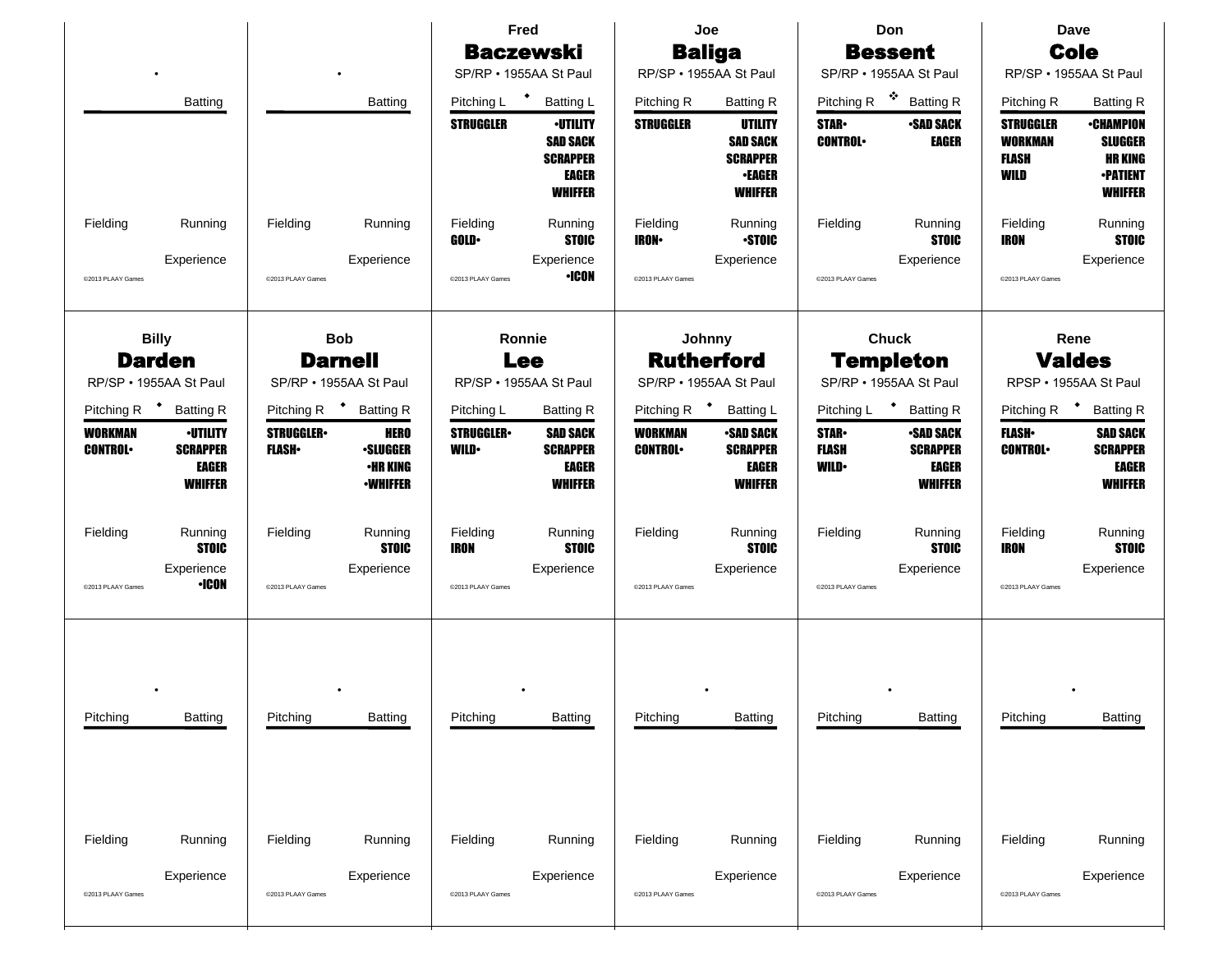| Frank                                                                                                | <b>Chico</b>                                                                          | <b>Harry</b>                                                                                    | Felix                                                                                      | <b>Billy</b>                                                                                         | Jim                                                                                   |  |  |
|------------------------------------------------------------------------------------------------------|---------------------------------------------------------------------------------------|-------------------------------------------------------------------------------------------------|--------------------------------------------------------------------------------------------|------------------------------------------------------------------------------------------------------|---------------------------------------------------------------------------------------|--|--|
| <b>Torre</b>                                                                                         | <b>Garcia</b>                                                                         | <b>Hanebrink</b>                                                                                | <b>Mantilla</b>                                                                            | <b>Queen</b>                                                                                         | <b>Frey</b>                                                                           |  |  |
| 1B · 1955AA Toledo                                                                                   | 2B · 1955AA Toledo                                                                    | 3B · 1955AA Toledo                                                                              | SS · 1955AA Toledo                                                                         | C · 1955AA Toledo                                                                                    | OF • 1955AA Toledo                                                                    |  |  |
| $\bullet$<br><b>Batting L</b>                                                                        | ٠<br><b>Batting R</b>                                                                 | ۰<br><b>Batting L</b>                                                                           | ٠<br><b>Batting R</b>                                                                      | ٠<br><b>Batting R</b>                                                                                | ٠<br><b>Batting L</b>                                                                 |  |  |
| <b>•HERO</b><br><b>-CHAMPION</b><br><b>GOOD EYE</b>                                                  | <b>HERO</b><br><b>PATIENT</b><br><b>GOOD EYE</b>                                      | <b>HERO</b><br><b>•EAGER</b><br><b>•GOOD EYE</b>                                                | <b>HERO</b><br><b>•EAGER</b><br><b>-WHIFFER</b>                                            | <b>•HR KING</b><br><b>-PATIENT</b><br><b>•WHIFFER</b>                                                | <b>HERO</b><br><b>•SCRAPPER</b><br><b>•PATIENT</b>                                    |  |  |
| Fielding<br>Running<br><b>STOIC</b><br><b>GOLD</b><br>Experience<br>@2013 PLAAY Games                | Fielding<br>Running<br>Experience<br><b>ICON</b><br>@2013 PLAAY Games                 | Fielding<br>Running<br><b>IRON</b><br>Experience<br>@2013 PLAAY Games                           | Fielding<br>Running<br><b>IRON</b><br>Experience<br><b>PROSPECT</b><br>@2013 PLAAY Games   | Fielding<br>Running<br><b>STOIC</b><br>Experience<br>@2013 PLAAY Games                               | Running<br>Fielding<br><b>STOIC</b><br><b>IRON</b><br>Experience<br>@2013 PLAAY Games |  |  |
| <b>Jack</b><br><b>Daniels</b>                                                                        | Jim<br><b>Pendleton</b>                                                               | Pete<br>Whisenant                                                                               | <b>Theodore</b><br>Laguna                                                                  | <b>Sammy</b><br><b>Meeks</b>                                                                         | Paul<br><b>Burris</b>                                                                 |  |  |
| OF • 1955AA Toledo                                                                                   | OF · 1955AA Toledo                                                                    | OF • 1955AA Toledo                                                                              | C · 1955AA Toledo                                                                          | 3B · 1955AA Toledo                                                                                   | C · 1955AA Toledo                                                                     |  |  |
| $\bullet$<br><b>Batting L</b>                                                                        | <b>Batting R</b>                                                                      | ۰<br><b>Batting R</b>                                                                           | <b>Batting R</b>                                                                           | ٠<br><b>Batting R</b>                                                                                | <b>Batting R</b>                                                                      |  |  |
| <b>•HR KING</b><br><b>PATIENT</b><br><b>WHIFFER</b>                                                  | <b>·SLUGGER</b><br><b>•EAGER</b><br><b>-WHIFFER</b>                                   | <b>•HERO</b><br><b>-CHAMPION</b><br><b>•SLUGGER</b><br><b>•HR KING</b><br><b>-PATIENT</b>       | <b>•HERO</b><br><b>-SCRAPPER</b>                                                           | <b>-UTILITY</b><br><b>-WHIFFER</b>                                                                   | UTILITY<br><b>SAD SACK</b><br><b>SCRAPPER</b><br><b>•PATIENT</b><br><b>-WHIFFER</b>   |  |  |
| Fielding<br>Running<br><b>STOIC</b><br>GOLD<br>Experience<br>@2013 PLAAY Games                       | Fielding<br>Running<br>Experience<br><b>ICON</b><br>@2013 PLAAY Games                 | <b>-WHIFFER</b><br>Fielding<br>Running<br>Experience<br>@2013 PLAAY Games                       | Fielding<br>Running<br><b>STOIC</b><br>Experience<br><b>•PROSPECT</b><br>@2013 PLAAY Games | Fielding<br>Running<br><b>STOIC</b><br><b>GOLD</b><br>Experience<br><b>ICON</b><br>@2013 PLAAY Games | Fielding<br>Running<br><b>STOIC</b><br>Experience<br><b>ICON</b><br>@2013 PLAAY Games |  |  |
| <b>Billy</b><br><b>Reed</b><br>3B · 1955AA Toledo                                                    | <b>Bob</b><br><b>Talbot</b><br>OF • 1955AA Toledo                                     | Luis<br><b>Marquez</b><br>OF • 1955AA Toledo                                                    | Gale<br><b>Wade</b><br>OF • 1955AA Toledo                                                  |                                                                                                      |                                                                                       |  |  |
| <b>Batting L</b>                                                                                     | <b>Batting R</b>                                                                      | <b>Batting R</b>                                                                                | <b>Batting L</b>                                                                           | <b>Batting</b>                                                                                       | <b>Batting</b>                                                                        |  |  |
| <b>HERO</b><br><b>•SCRAPPER</b><br><b>GOOD EYE</b>                                                   | <b>•HERO</b><br><b>SCRAPPER</b><br><b>-EAGER</b>                                      | <b>-UTILITY</b><br><b>•EAGER</b><br><b>WHIFFER</b>                                              | <b>SCRAPPER</b><br><b>-PATIENT</b><br><b>-WHIFFER</b>                                      |                                                                                                      |                                                                                       |  |  |
| Fielding<br>Running<br><b>IRON</b><br><b>STOIC</b><br>Experience<br><b>ICON</b><br>@2013 PLAAY Games | Fielding<br>Running<br><b>STOIC</b><br><b>IRON</b><br>Experience<br>@2013 PLAAY Games | Fielding<br>Running<br><b>STOIC</b><br>GOLD-<br>Experience<br>$\cdot$ ICON<br>@2013 PLAAY Games | Fielding<br>Running<br><b>IRON</b><br><b>-ACTIVE</b><br>Experience<br>@2013 PLAAY Games    | Fielding<br>Running<br>Experience<br>@2013 PLAAY Games                                               | Fielding<br>Running<br>Experience<br>@2013 PLAAY Games                                |  |  |
|                                                                                                      |                                                                                       |                                                                                                 |                                                                                            |                                                                                                      |                                                                                       |  |  |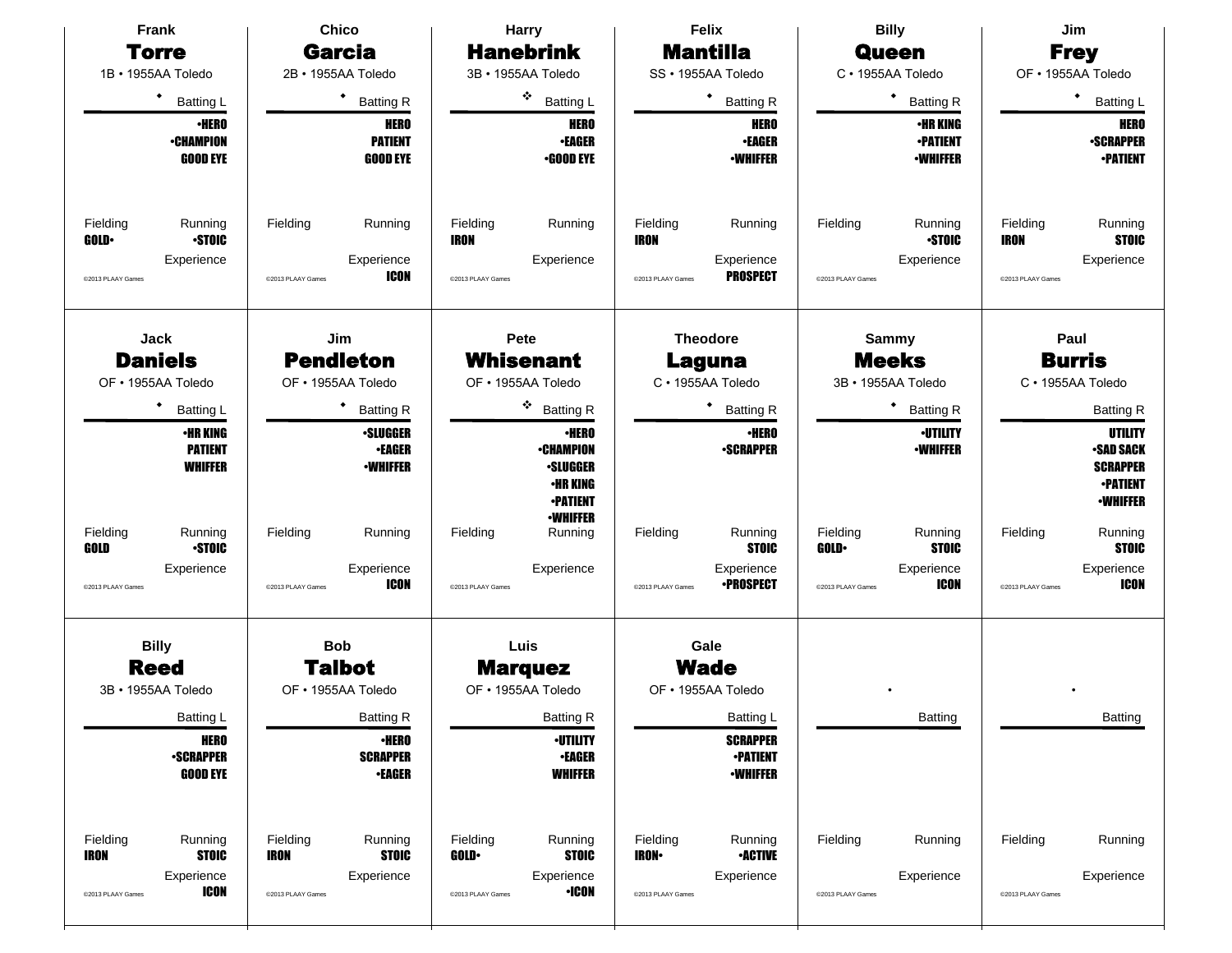|                         |                                                                                               |                                               |                                                                                 |                                                    | <b>Charles</b>                                                                             | <b>Andrew</b>                                        |                                                                                        | <b>Charlie</b>                                       |                                                                      | <b>Dick</b>                                              |                                                                                        |
|-------------------------|-----------------------------------------------------------------------------------------------|-----------------------------------------------|---------------------------------------------------------------------------------|----------------------------------------------------|--------------------------------------------------------------------------------------------|------------------------------------------------------|----------------------------------------------------------------------------------------|------------------------------------------------------|----------------------------------------------------------------------|----------------------------------------------------------|----------------------------------------------------------------------------------------|
|                         |                                                                                               |                                               |                                                                                 |                                                    | <b>Bicknell</b>                                                                            |                                                      | <b>Bratkowitz</b>                                                                      |                                                      | Gorin                                                                |                                                          | <b>Hoover</b>                                                                          |
|                         |                                                                                               |                                               |                                                                                 |                                                    | RP/SP · 1955AA Toledo                                                                      |                                                      | SP/RP · 1955AA Toledo                                                                  |                                                      | SP/RP · 1955AA Toledo                                                |                                                          | CL · 1955AA Toledo                                                                     |
|                         | <b>Batting</b>                                                                                |                                               | <b>Batting</b>                                                                  | Pitching R <sup>+</sup>                            | <b>Batting R</b>                                                                           | Pitching R <sup><math>\cdot</math></sup>             | <b>Batting R</b>                                                                       | Pitching L                                           | $\bullet$<br><b>Batting L</b>                                        | Pitching L                                               | 豪<br><b>Batting L</b>                                                                  |
|                         |                                                                                               |                                               |                                                                                 | <b>WORKMAN-</b>                                    | <b>-UTILITY</b><br><b>-SAD SACK</b><br><b>•SCRAPPER</b><br><b>-EAGER</b><br><b>WHIFFER</b> | <b>STRUGGLER</b>                                     | <b>•HERO</b><br><b>HR KING</b><br><b>EAGER</b><br><b>WHIFFER</b>                       |                                                      | <b>SAD SACK</b><br><b>SCRAPPER</b><br><b>EAGER</b><br><b>WHIFFER</b> | ACE.                                                     | <b>UTILITY</b><br><b>SAD SACK</b><br><b>SCRAPPER</b><br><b>EAGER</b><br><b>WHIFFER</b> |
| Fielding                | Running                                                                                       | Fielding                                      | Running                                                                         | Fielding                                           | Running<br><b>STOIC</b>                                                                    | Fielding<br>IRON                                     | Running<br><b>STOIC</b>                                                                | Fielding                                             | Running<br><b>STOIC</b>                                              | Fielding<br>GOLD                                         | Running<br><b>STOIC</b>                                                                |
| @2013 PLAAY Games       | Experience                                                                                    | @2013 PLAAY Games                             | Experience                                                                      | @2013 PLAAY Games                                  | Experience                                                                                 | @2013 PLAAY Games                                    | Experience                                                                             | @2013 PLAAY Games                                    | Experience                                                           | @2013 PLAAY Games                                        | Experience<br><b>+ICON</b>                                                             |
|                         | Joey<br>Don<br><b>McMahon</b><br><b>Jay</b><br>SP/RP · 1955AA Toledo<br>RP/SP · 1955AA Toledo |                                               |                                                                                 |                                                    | <b>ChiChi</b><br><b>Olivo</b><br>RP/SP · 1955AA Toledo                                     | Humberto<br><b>Robinson</b><br>SP/RP · 1955AA Toledo |                                                                                        | <b>Bert</b><br><b>Thiel</b><br>RP/SP · 1955AA Toledo |                                                                      | <b>Bob</b><br><b>Trowbridge</b><br>SP/RP · 1955AA Toledo |                                                                                        |
| Pitching R              | 豪<br><b>Batting B</b>                                                                         | Pitching R                                    | <b>Batting R</b>                                                                | Pitching R                                         | <b>Batting R</b>                                                                           | Pitching R <sup>+</sup>                              | <b>Batting R</b>                                                                       | Pitching R                                           | <b>Batting R</b>                                                     | Pitching R                                               | <b>Batting R</b>                                                                       |
| <b>STAR</b>             | UTILITY<br><b>SAD SACK</b><br><b>SCRAPPER</b><br><b>EAGER</b><br><b>WHIFFER</b>               | <b>WORKMAN</b><br><b>FLASH</b><br><b>WILD</b> | <b>SAD SACK</b><br>UTILITY<br><b>SCRAPPER</b><br><b>EAGER</b><br><b>WHIFFER</b> | <b>STRUGGLER</b><br><b>WORKMAN</b><br><b>FLASH</b> | <b>SCRAPPER</b><br><b>EAGER</b><br><b>WHIFFER</b>                                          | ACE.<br><b>FLASH</b><br><b>CONTROL</b>               | <b>UTILITY</b><br><b>SAD SACK</b><br><b>SCRAPPER</b><br><b>EAGER</b><br><b>WHIFFER</b> | <b>WORKMAN</b><br><b>CONTROL</b>                     | <b>SAD SACK</b><br><b>SCRAPPER</b><br><b>EAGER</b><br><b>WHIFFER</b> | <b>STAR-</b><br><b>FLASH</b>                             | <b>UTILITY</b><br><b>SAD SACK</b><br><b>SCRAPPER</b><br><b>WHIFFER</b>                 |
| Fielding<br>GOLD        | Running<br><b>STOIC</b>                                                                       | Fielding                                      | Running<br><b>STOIC</b>                                                         | Fielding<br>GOLD                                   | Running<br><b>STOIC</b>                                                                    | Fielding<br>GOLD                                     | Running<br><b>STOIC</b>                                                                | Fielding<br>GOLD                                     | Running<br><b>STOIC</b>                                              | Fielding<br><b>IRON</b>                                  | Running<br><b>STOIC</b>                                                                |
| @2013 PLAAY Games       | Experience<br><b>PROSPECT</b>                                                                 | @2013 PLAAY Games                             | Experience                                                                      | @2013 PLAAY Games                                  | Experience                                                                                 | @2013 PLAAY Games                                    | Experience                                                                             | @2013 PLAAY Games                                    | Experience<br><b>·ICON</b>                                           | @2013 PLAAY Games                                        | Experience                                                                             |
| Carl                    | <b>Willey</b><br>SP/RP · 1955AA Toledo<br>Pitching R <sup>+</sup> Batting R                   | Pitching                                      | <b>Batting</b>                                                                  | Pitching                                           | <b>Batting</b>                                                                             | Pitching                                             | <b>Batting</b>                                                                         | Pitching                                             | <b>Batting</b>                                                       | Pitching                                                 | <b>Batting</b>                                                                         |
| <b>FLASH</b>            | <b>-SAD SACK</b><br><b>UTILITY</b><br><b>SCRAPPER</b><br><b>EAGER</b><br><b>WHIFFER</b>       |                                               |                                                                                 |                                                    |                                                                                            |                                                      |                                                                                        |                                                      |                                                                      |                                                          |                                                                                        |
| Fielding<br><b>IRON</b> | Running<br><b>STOIC</b>                                                                       | Fielding                                      | Running                                                                         | Fielding                                           | Running                                                                                    | Fielding                                             | Running                                                                                | Fielding                                             | Running                                                              | Fielding                                                 | Running                                                                                |
| @2013 PLAAY Games       | Experience                                                                                    | @2013 PLAAY Games                             | Experience                                                                      | @2013 PLAAY Games                                  | Experience                                                                                 | @2013 PLAAY Games                                    | Experience                                                                             | @2013 PLAAY Games                                    | Experience                                                           | @2013 PLAAY Games                                        | Experience                                                                             |